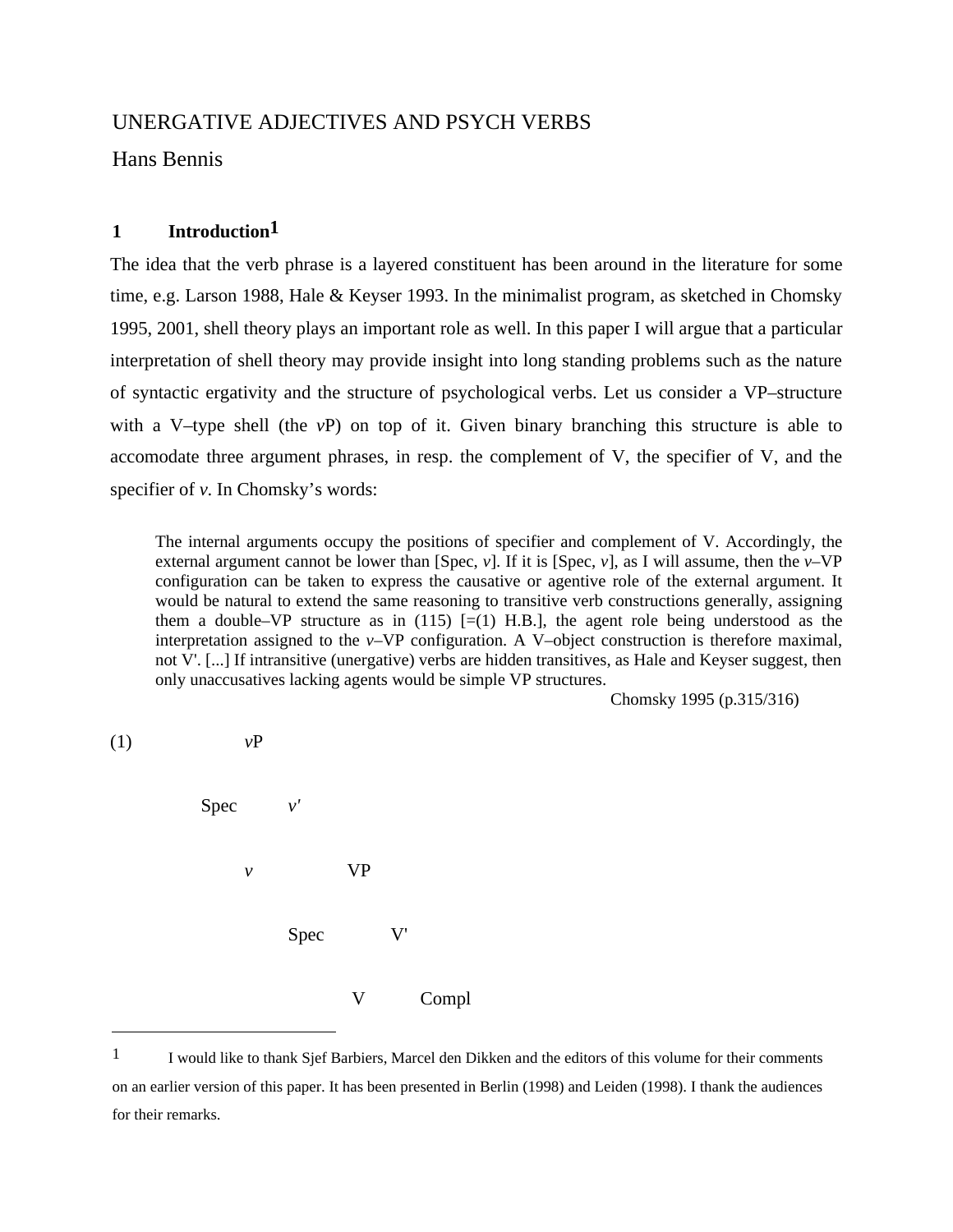Chomsky's position has several interesting implications. First of all, it is argued that the nature of thematic roles is essentially configurational, i.e. the presence of small  $\nu$  expresses the interpretative concept of agentivity or causativity, which in turn requires the specifier of *v* to be interpreted as a position for the argument bearing the thematic role of Agent or Cause (cf. Kratzer 1996). In this perception the lexicon does not have to specify the presence or the nature of the external argument. An indication whether  $\nu$  should be added to the V-projection is sufficient. Since the meaning of a lexical verb might be decomposed into an activity/causativity part and a core verbal part we may eliminate the external argument from the lexical representation altogether. To some extent this is the approach adopted by Hale  $\&$  Keyser, although the their actual execution of this idea differs rather substantially.

A similar consequence is that unaccusativity is structurally expressed; not by the lack of an underlying external argument, but rather by the absence of the *v*–projection. Again, this might be the result of the lack of agentivity/causativity in the meaning of the verb, in which case unaccusative verbs do not have to be listed in the lexicon as such.

#### **2 The Burzio generalization**

This perspective on unaccusativity — unaccusative projections are VPs, unergative projections are *v*Ps — gives rise to a change in perspective on the presence of arguments. As will be clear, the presence of an external argument depends on the presence of a small *v*, and vice versa; or in Chomsky's words: "The external role is a property of the *v*–VP configuration, and a specifier bearing this role is therefore a necessary part of the configuration; a transitive (or rather: unergative; H.B.) verb assigns an external role by definition." (Chomsky 1995, p. 316).

The proposal above relates the presence of *v*P to the interpretive property of agentivity/ causativity. Absence of a small *v* gives rise to unaccusativity. However, there are non–agentive, unergative constructions, in particular stative ones. If we want to capture the distinction unergative – unaccusative in structural terms —  $vP$  vs.  $VP$  —, we should not assimilate the *v*–projection with one particular meaning type. Small *v* can be either dynamic or stative (cf. Kratzer 1994). In a sentence such as (2a) the external argument is interpreted as an Agent as the consequence of  $\nu$  being dynamic; in (2b) the external argument is interpreted as Possessor<sup>2</sup>, due

l

<sup>&</sup>lt;sup>2</sup> The thematic role Possessor indicates that the argument possesses the state denoted by the VP.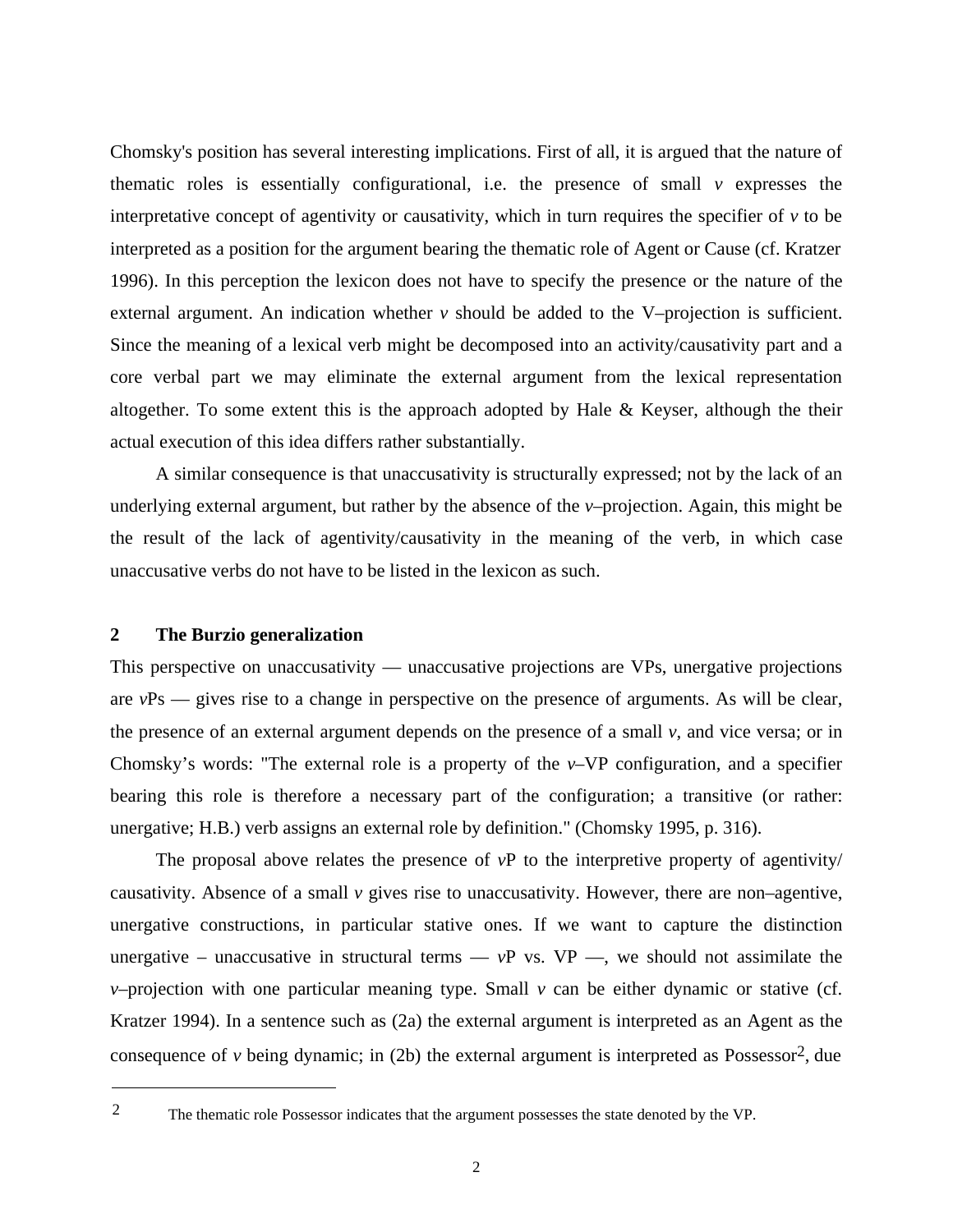to the fact that *v* is stative, whereas the structure in (2c) is unaccusative given the lack of a *v*–projection.

- (2) a John greets the audience.
	- b John knows the audience.
	- c John dies.

This brings us to the generalization in (3).

| (3) | If $\nu$ is dynamic : |  | $[Spec, v]$ is Agent     | (John greets the audience) |  |
|-----|-----------------------|--|--------------------------|----------------------------|--|
|     | If $\nu$ is stative   |  | $[Spec, v]$ is Possessor | (John knows the audience)  |  |

From this perspective we may easily capture the Burzio generalization — lack of external argument : lack of accusative Case  $-$  in structural terms.<sup>3</sup> In order to do so we need to give the *v*–projection a role not only in the presence of an external argument, but also in the assignment of accusative Case. The ingredients for the latter role of the small  $\nu$  are also present in the Minimalist Program. After a decade of Agr–projections, Chomsky tries to eliminate Agr as a separate functional projection (Chomsky 1995:4.10).

The obvious problem for a theory in which formal relations or checking relations are relations between a head and its specifier is the question how to assign accusative Case to the object. The main reason for the introduction of AgrO was to create a spec–position in which it is possible to assign Case to the object. In order to get rid of AgrO, Chomsky argues that a phrase may have multiple specifiers. When we adjoin the object to XP, a second specifier position is created that may be involved in Case assignment. If we take *v* to be a head that is able to assign accusative Case, and if an object can be assigned Case by being adjoined to *v*P, we no longer need AgrO for Case assignment.

We are now in a position to account for the Burzio generalization in structural terms. If it is indeed  $v$ , and not V, that is able to assign accusative Case, the absence of  $v$  has two consequences: there is no external argument and no accusative Case. It leads to the conclusion

3

Other attempts to derive the Burzio generalization can be found in Reuland (2000).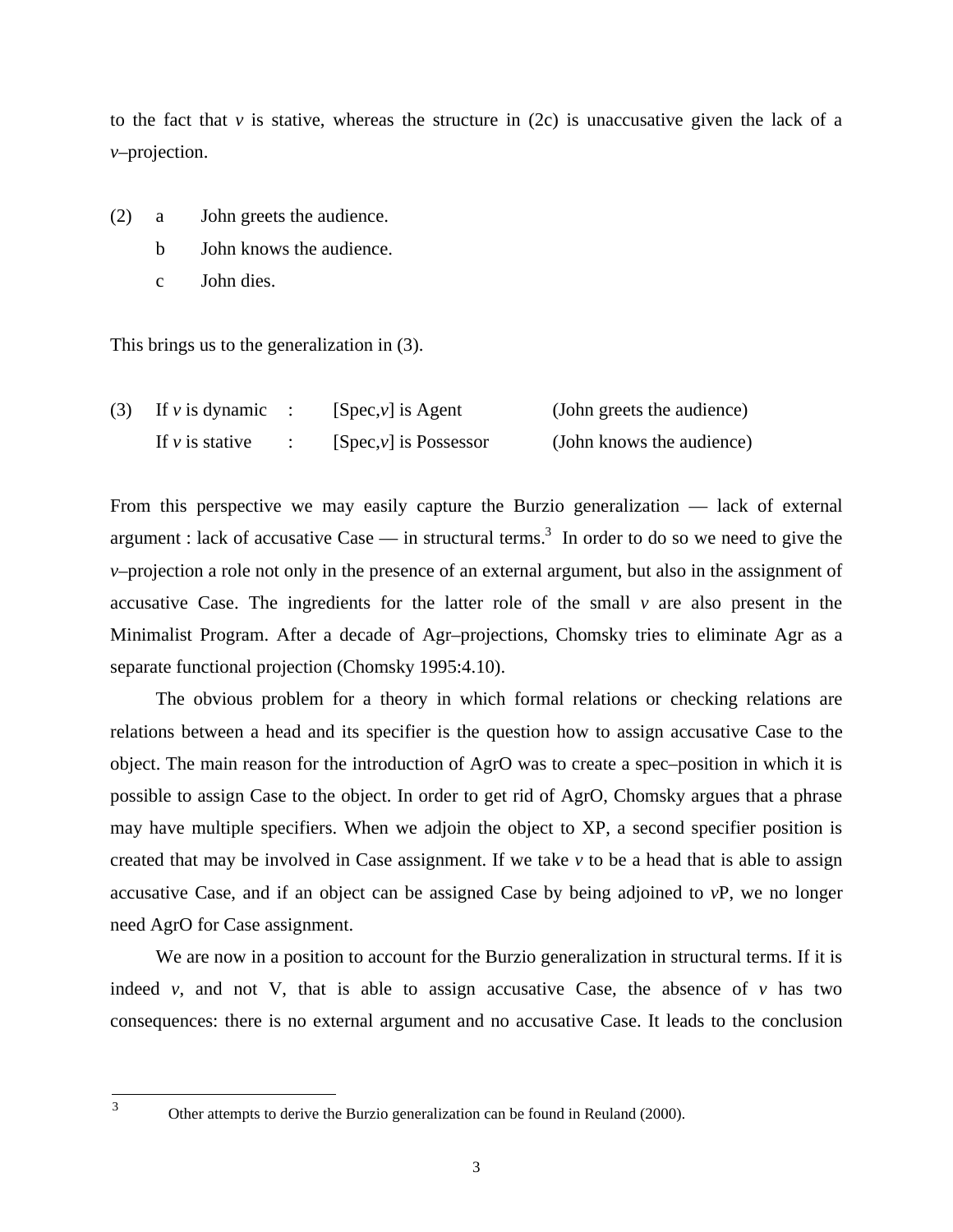that the two implications below are both valid, since the presence of an external argument and the availability of accusative Case crucially depend on the presence of *v*:

a) if there is no external argument, no (structural) accusative Case can be assigned;

b) if no (structural) accusative Case is available, no external argument can be generated. One related question should be raised in connection with this multiple specifier approach. If the external argument is generated by Merge in the specifier postion of *v*, and the internal argument can be raised/adjoined to *v*P (the outer spec position) in order to check its objective Case feature, why can't the external argument, which is also present in [Spec,*v*] (the inner spec position), check the objective Case feature of *v*. If that would be the case, we incorrectly predict internal arguments to become subjects (raising to [Spec,T]) and external arguments to show up as objects. Of course, this is a general question to the multiple specifier approach. Chomsky argues that "Subj inserted by Merge in [Spec,*v*] is not in the checking domain of *v*, because it does not head a nontrivial chain." (Chomsky 1995:352).4 Chomsky's approach rather crucially separates theta–positions from Case–positions, or rather theta–checking from Case–checking, in terms of his Chain Condition: "an argument is a non–trivial chain CH =  $($ , *t*), where  $\Box$  has raised for feature checking and *t* is in a \_–position" (Chomsky 1995:312). Let us assume that the complementarity of theta–checking and Case–checking is a general property of the theory. It then follows that only raised arguments can check the Case feature of *v*. This gives us the results we want: [Spec,*v*] is a position in which both theta–checking and Case–checking may apply, but only with respect to different arguments. The argument that checks its theta–feature in [Spec,*v*] gets interpreted as the agent, the causer or the possessor argument. This argument has to move to a higher projection in order to check its Case feature. The argument that checks its Case feature in  $[Spec, v]$  is the argument with objective Case; this argument must have been moved from a theta–position lower in the structure in order to establish a non–trivial chain.

Adopting the multiple specifier approach we provide a simple explanation of the Burzio generalization. This part of the theory now contains the following three ingredients:

- A an external argument is present iff a *v*-projection is added to VP;
- B accusative Case can be checked in [Spec,*v*] only;

l

C only internal arguments may check the Case–assigning feature that is intrinsic to *v*.

<sup>4</sup> Chomsky extensively argues that adjunction of the subject to its own projection, creating an outer spec position, is not an available option either. This implies that the subject has to move out to check its Case feature.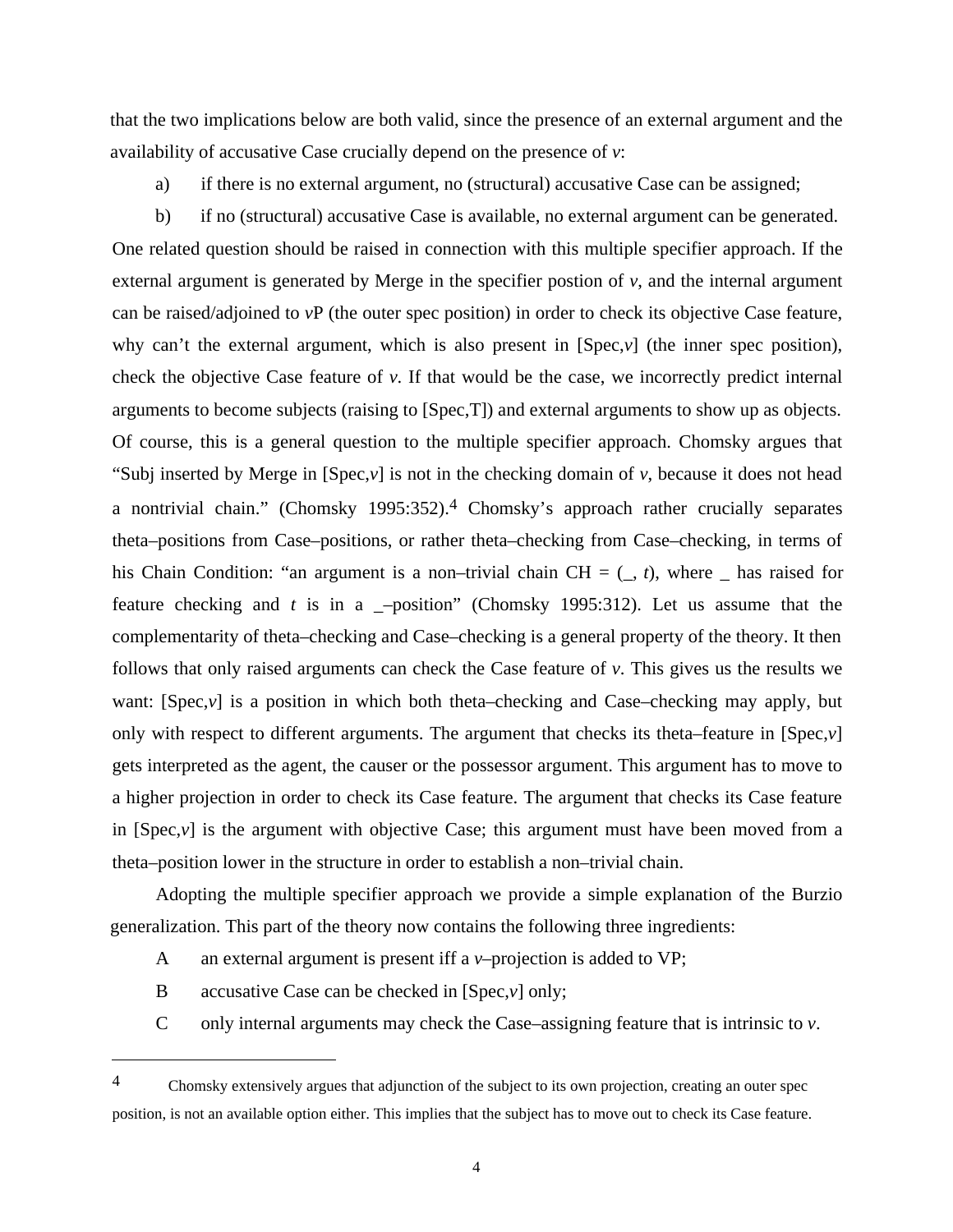Together these ingredients make the Burzio generalization follow from the theory and we can get rid of this unidentified theoretical object.

However, as I will demonstrate in the following sections, this perspective is too simple. I will extensively show that the Burzio generalization is partially wrong. I'll argue against the idea that the presence of a small  $\nu$  is necessarily connected to the presence of an external argument (see A above). To be more precise, only one of the implications (A1) is valid. The implication A2 appears to be incorrect.

A1 if an external argument is present, *v* has been generated;

A2 if *v* is generated, an external argument has to be present.

If A2 is not correct, the theory will predict the occurrence of *v*P without external argument. This approach will thus give us three distinct configurations:

i) VP without a *v*–projection;

l

- ii) a *v*–projection without an external argument;
- iii) a *v*–projection with an external argument.

The external argument can be absent due to the absence of  $vP$  (i) or to the absence of  $\_\text{assigning}$ properties intrinsic to *v* (ii). We thus distinguish two different types of ergativity: *simplex ergativity* (i) and *complex ergativity* (ii).5 We will see that (i) and (ii) differ in various ways.

In order to substantiate this proposal empirically, I will first concentrate on adjectival constructions in Dutch. It will be shown that three different adjectival construction types have to be distinguished structurally. In order to do so, I'll introduce the concept of *small a*. The three different construction types correspond to (i)–(iii) above: AP, *a*P without EA, and *a*P with EA. After having established the three way system for adjectival phrases, we will concentrate on present participles. These participles are somewhere in between verbs and adjectives. Particularly interesting are present participles of psychological verbs. Especially the occurrence of the experiencer argument is significant. If the present participle construction is internally verbal the experiencer argument may be realized, whereas the occurrence of an experiencer leads to ungrammaticality in adjectival present participle constructions. From this we conclude that the

<sup>5</sup> The idea that unaccusatives can be either simplex or complex is also proposed, in a different context, in Alexiadou & Anagnostopoulou (this volume). They appeal to the relative complexity of structure in order to accommodate the systematic presence or absence of morphology associated with detransitivization in different classes of unaccusatives in Greek.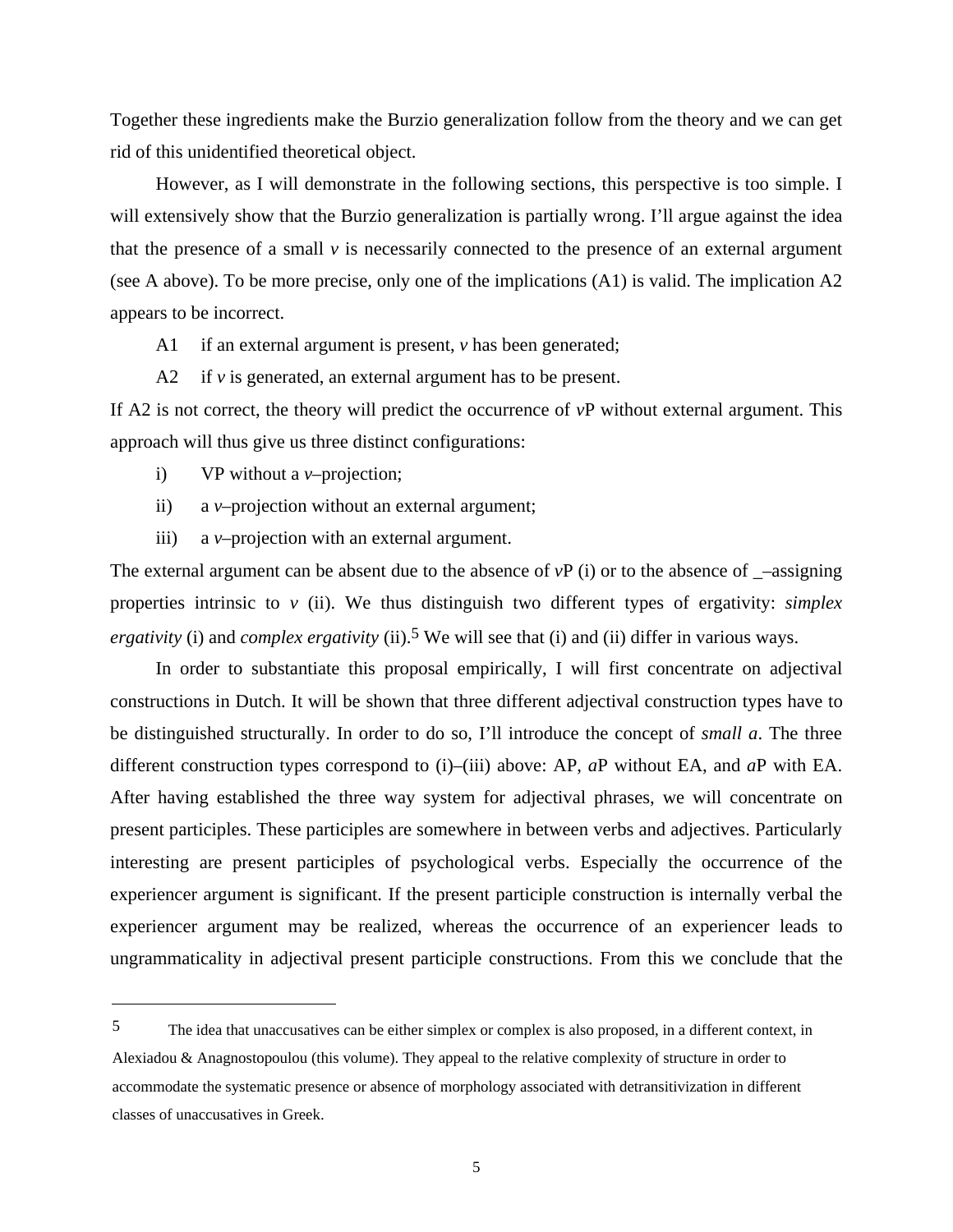experiencer is structurally Case-marked, which in turn leads to the conclusion that psychological verb constructions of the relevant type (the *preoccupare* class; cf. Belletti & Rizzi 1988) are to be analysed as *v*P. The next step in the argumention involves the argument that the relevant class of psychological verbs is ergative in the thematic sense, i.e. no external argument has been generated. If correct, we have shown the existence of verbal constructions of type (ii). It now follows that the three different types of psychological verbs correspond to the three different construction types distinguished above: the *temere*–class is argued to be a regular transitive construction of type (iii), the *preoccupare*–class is of type (ii), and the *piacere*–class behaves like the simplex ergatives of type (i).

The final conclusion of this article is that the Burzio generalization should not have any theoretical status. It is partially wrong, and, in as far as it is correct, the consequences follow from the theory without additional stipulation. Moreover, it is argued that unaccusativity is theoretically a meaningless concept. The crucial properties with respect to the presence and absence of arguments and their configurational properties are indirectly related to Case theory only. The most important distinction that is introduced in this paper is the distinction between *simplex ergativity* and *complex ergativity*. 6, 7

#### **3 Simple ergative adjectives**

l

Cinque (1989, 1990) has argued that the class of adjectives should be divided into ergative and non–ergative adjectives. He discusses a number of criteria which provide substance to a

<sup>&</sup>lt;sup>6</sup> In this paper I use the term 'ergativity' (in the spirit of Burzio 1986) for what other people in this volume use the term 'unaccusativity'. The reason is that an important part of the discussion focusses on adjectives. Since adjectives do not assign structural accusative Case in general, the term 'unaccusative adjective' seems irrelevant, in contrast to the term 'ergative adjective'. The crucial point is that the distinction ergative – unergative refers to a thematic distinction, rather than a Case distinction.

<sup>7</sup> Some articles in this volume, notably Borer (this volume) and Van Hout (this volume), take unaccusativity to depend on telecity, and do not address the presence or absence of the external argument as a crucial property of ergative constructions. These proposals agree with the account presented here that unaccusativity is mainly a syntactic phenomenon that is not determined by properties of the verb in the lexicon. Other papers, notably Alexiadou & Anagnostopoulou (this volume) and Embick (this volume), take the external argument property to be central and do not address the notion of telicity. It is not so clear to me how telicity could be taken to be the relevant notion in the case of the stative unaccusatives that are presented in this paper.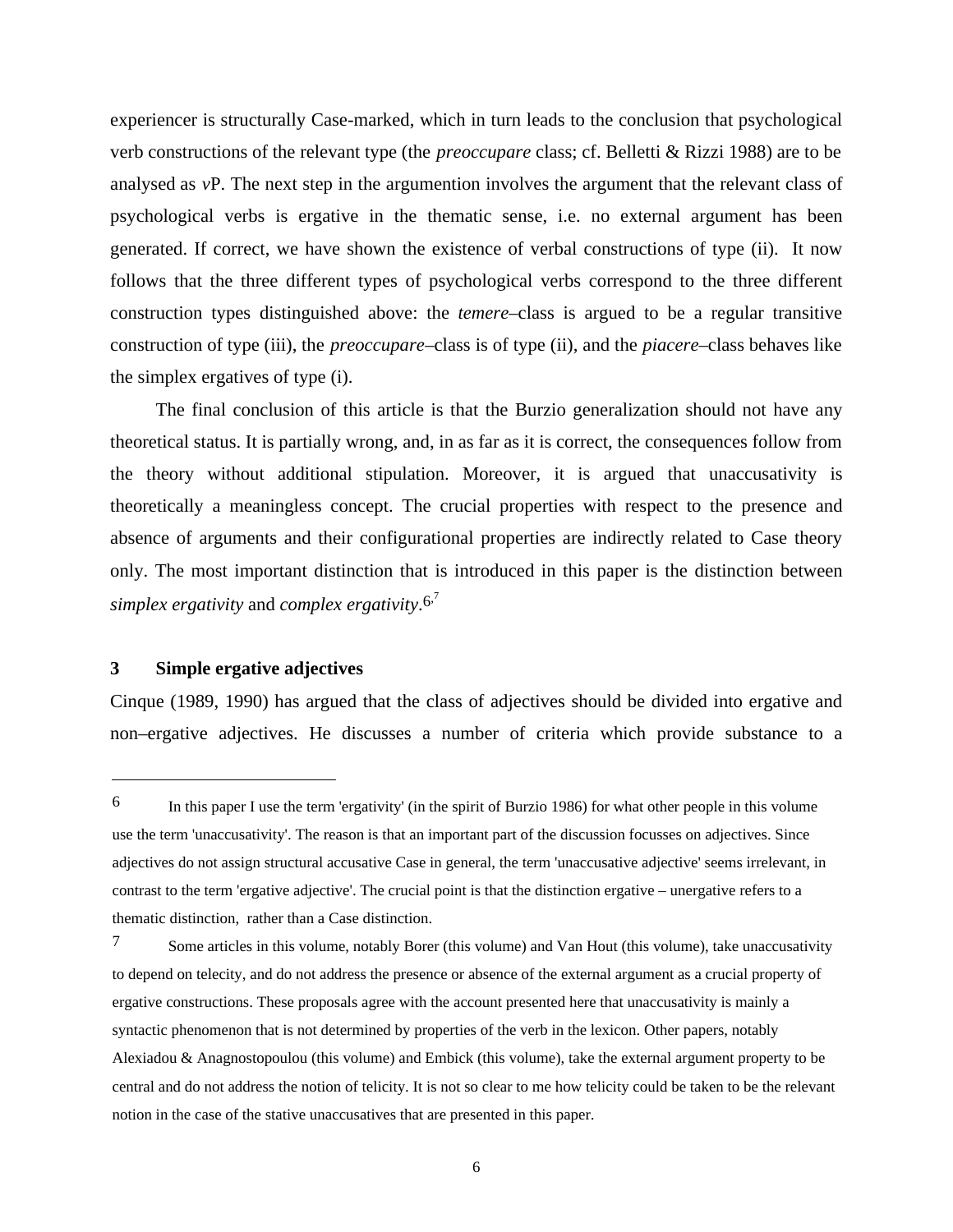distinction along these lines for Italian and German. Below I will discuss three phenomena that show that a division into ergative and unergative adjectives is motivated for Dutch as well (for a more extensive motivation of this distinction in Dutch cf. Bennis 2000). It is evident that unaccusativity is irrelevant here, given that adjectives do not assign structural Case. In order to develop a division into ergative and non–ergative adjectives, we have to rely on different criteria to show that (4a) and (4b) differ with respect to ergativity (4a is ergative; 4b is unergative).

- (4) a Deze mensen zijn mij bekend. these people are me known
	- b Deze mensen zijn mij trouw. these people are me loyal

# **3.1 Inversion**

In Dutch inversion of subject and object is highly restricted. If we do not take into account *wh*–movement — i.e. movement to [Spec,C] as in question formation, topicalization, and relativization — the subject generally precedes the (in)direct object. There is however one class of exeptions: when the subject is an underlying direct object, as in the case of passives and ergatives, the indirect object may precede the subject. The topic of argument inversion in Dutch has been amply discussed in the literature (a.o. Den Besten 1982, Everaert 1982, Hoekstra 1984, Bennis 1986). In (5a) we see that the order IO–SUBJ leads to ungrammaticality in ditransitive sentences. In (5b,c) we observe that the order IO–SUBJ is possible in passive and ergative clauses.<sup>8</sup>

- (5) a dat DIE JONGEN HEM / \*HEM DIE JONGEN beloofde naar huis te gaan that that boy<sub>DO</sub> him<sub>IO</sub> / him<sub>IO</sub> that boy<sub>DO</sub> promised to go home
	- b dat DIE JONGEN HEM / HEM DIE JONGEN werd voorgesteld that that boy<sub>DO</sub> him<sub>IO</sub> / him<sub>IO</sub> that boy<sub>DO</sub> was introduced
	- c dat DIE JONGEN HEM / HEM DIE JONGEN opviel that that boy<sub>DO</sub> him<sub>IO</sub> / him<sub>IO</sub> that boy<sub>DO</sub> struck

8

In the examples in (5–7) the indirect object is a pronoun. Inversion is possible with full DPs as well.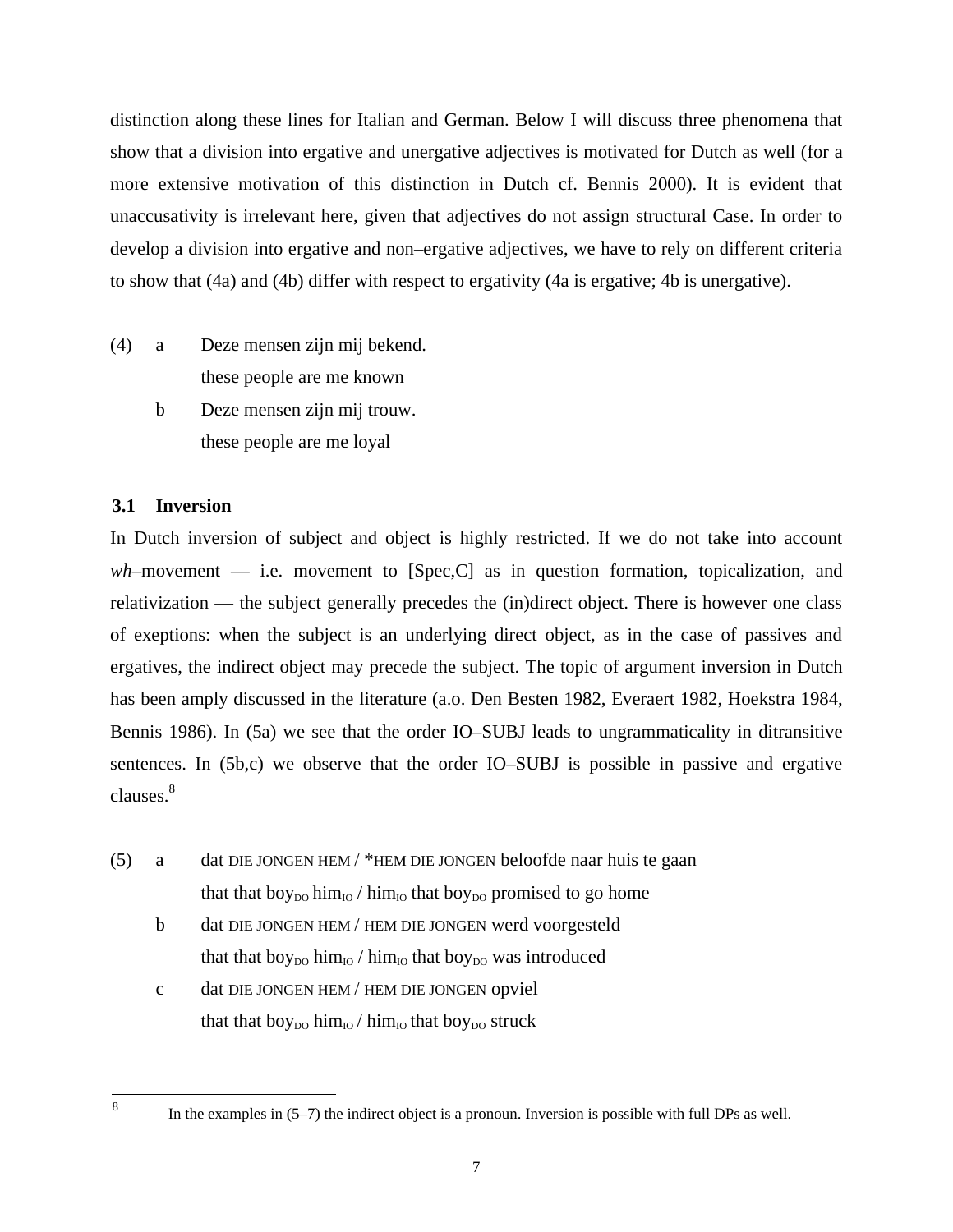Given that adjectives in Dutch may occur with indirect objects, we have the opportunity to check whether a superficial subject is derived by movement from object position or not. If inversion is available, the subject has been moved, just as in (5b,c). It is indeed the case that the class of adjectives that have indirect objects can be divided into adjectives that allow inversion, and adjectives that don't. This can be observed in (6) and (7).

- (6) a dat DAT PROBLEEM HEM / HEM DAT PROBLEEM duidelijk is that that problem<sub>po</sub> him<sub>IO</sub> / him<sub>IO</sub> that problem<sub>po</sub> clear is
	- b dat DIE JONGEN HEM / HEM DIE JONGEN bekend is that that boy<sub>DO</sub> him<sub>IO</sub> / him<sub>IO</sub> that boy<sub>DO</sub> well–known is
- (7) dat DIE JONGEN HEM / \*HEM DIE JONGEN trouw / gehoorzaam is that that boy<sub>DO</sub> him<sub>IO</sub> / him<sub>IO</sub> that boy<sub>DO</sub> loyal / obedient is

We thus observe that the class of adjectives can be divided into adjectives that pattern with ergative verbs (*duidelijk* 'clear', *bekend* 'well–known'), and adjectives that behave like unergatives (*trouw* 'loyal', *gehoorzaam* 'obedient').

### **3.2** *AS–***clauses**

The second criterium, which is also applicable in German and Italian, concerns the occurrence of adjectives in so–called *as*–clauses (cf. Stowell 1987, Cinque 1989). As has been demonstrated by Stowell, the gap in *as*–clauses always corresponds to an underlying sentential object. Simple examples of this can be found in (8). In (8a) the gap is in object position, whereas in (8b) the gap corresponds to the subject/object of a passive and in (8c) to the subject/object of an ergative verb. The non–occurrence of subject gaps is demonstrated in (9).

- (8) a Zoals ik zei *e*, houdt Jan van slakken. as I said, John likes snails
	- b Zoals *e* door iedereen beweerd wordt, houdt Jan van slakken. as by everybody is said, John likes snails
	- c Zoals *e* mij opgevallen is, houdt Jan van slakken. as me struck is, John likes snails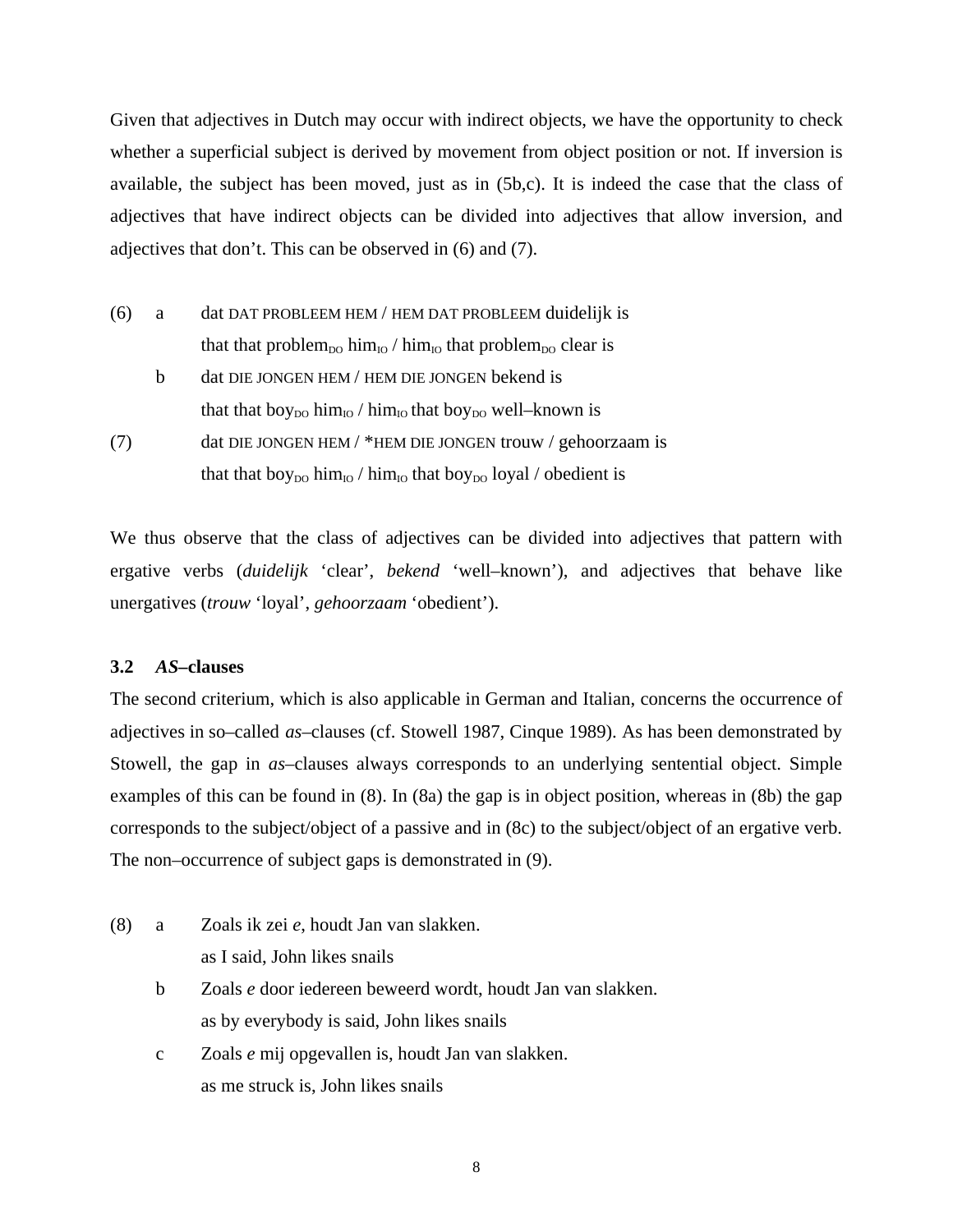- (9) a \*Zoals *e* zijn onschuld bewijst, had Jan geen slakken gegeten. as proves his innocence, John had not eaten snails
	- b \*Zoals *e* mij van zijn gelijk overtuigt, lust Jan geen slakken. as me of his right convinces, John doesn't like snails

The same division we encounter in the case of adjectives. Some adjectives appear in the *as*–construction, whereas other adjectives do not. This difference can be explained if we assume that the adjectives in (10) may select a sentential object, contrary to the adjectives in (11).

- (10) a Zoals *e* mij duidelijk werd, houdt Jan niet van slakken. as me clear became, John doesn't like snails
	- b Zoals *e* bekend is, houdt Jan niet van slakken. as is well–known, John doesn't like snails
- (11) a \*Zoals *e* grappig is, houdt Jan van slakken. as is funny, John likes snails
	- b \*Zoals *e* verrassend is, houdt Jan van slakken. as is surprising, John likes snails

If it is the correct conclusion that the empty element in  $(10)$  is in object position — i.e. the thematic position for the sentential argument is the object position of the adjective — it follows that the surface subject of the same two adjectives in (12) is moved from object to subject position, thus giving rise to an ergative analysis.

- (12) a Jans afkeer van slakken is duidelijk. Johns revulsion at snails is clear
	- b Jans afkeer van slakken is mij bekend. Johns revulsion at snails is me well–known

This test indicates that adjectives of the type *duidelijk* 'clear', *bekend* 'well–known', *zeker* 'certain' and *waarschijnlijk* 'probable' are ergative in their thematic organization.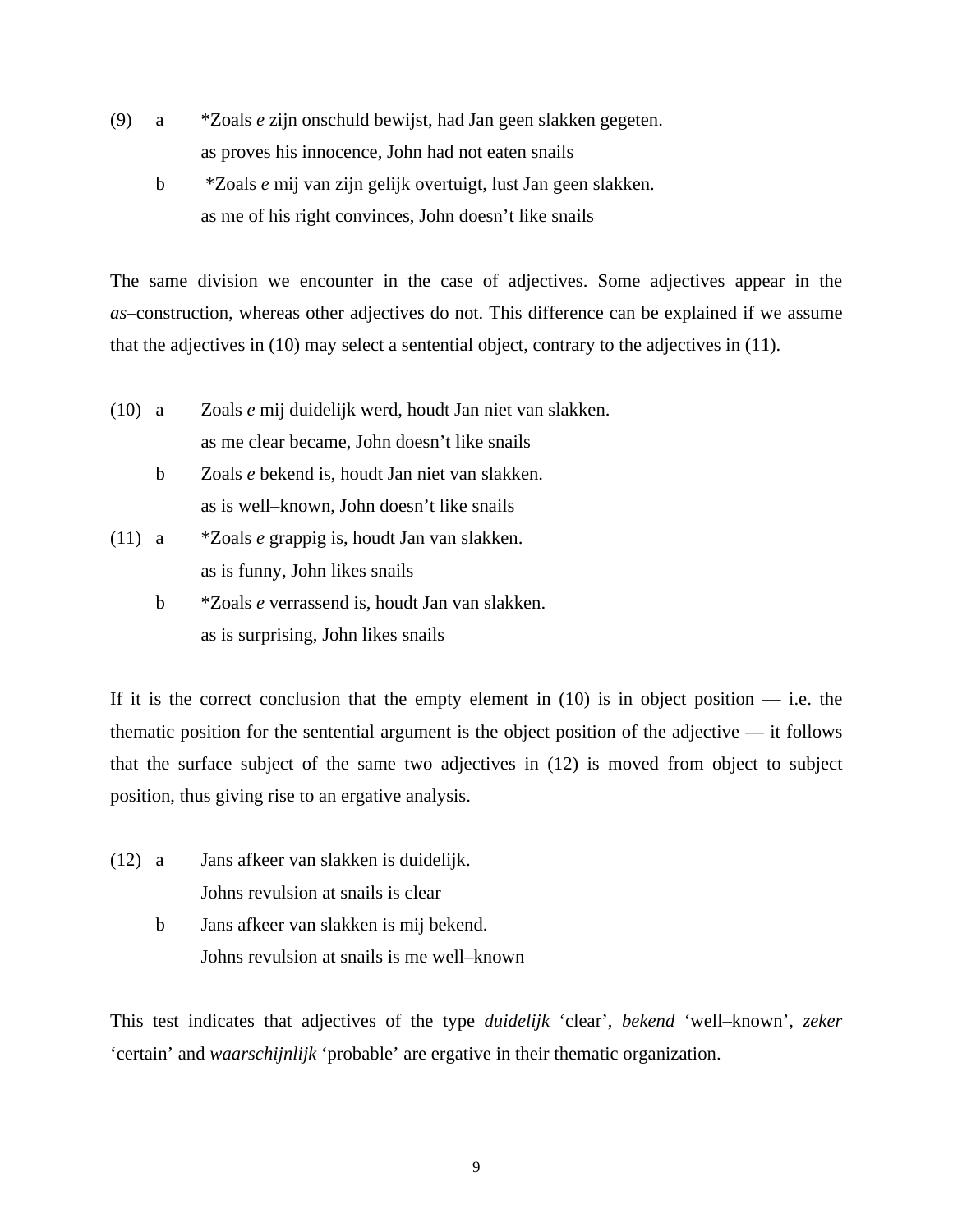#### **3.3 Complementizer selection**

A third criterion to distinguish ergative adjectives from unergative ones is the possibility to select the complementizer of a related argument clause. It is well–known that the form of the complementizer of a finite sentential complement (*that* or *whether*) depends on properties of the matrix verb. This selection property only shows up when the sentential argument is the object of the verb. Sentential subjects or adjuncts do not show this phenomenon. In the case of clauses selected by an adjectival head we observe that variability in complementizer selection shows up with adjectives such as *duidelijk* 'clear' and *bekend* 'well–known', but not with adjectives such as *acceptabel* 'acceptable' and *plezierig* 'pleasant'. A negative context generally supports the selection of the complementizer *of* 'whether' in complement clauses. We observe that *on*–prefixation cooccurs with *of*–selection in the case of adjectives of the *duidelijk*–class only.

- (13) a Het is ON–duidelijk / ON–bekend DAT / OF Jan naar huis gegaan is. it is unclear / unknown that / whether John is gone home
	- b Het is ON–acceptabel / ON–plezierig DAT / \*OF Jan naar huis gegaan is. it is unacceptable / unpleasant that / whether John is gone home

The examples in (13) again show that the (clausal) argument of the adjective in (13a) is the thematic object of the adjective, whereas the clausal argument in (13b) is not an object.

#### **3.4 The** *a***–shell**

The arguments given above suffice to show that the distinction ergative – unergative is motivated in the adjectival domain. The question now arises how we can account for this distinction in structural terms. In section 1, it was demonstrated that in minimalist terms verbal ergativity may be structurally expressed by the absence of a *v*–shell. The occurrence of an external argument forces the presence of a *v*–shell in unergatives. The same type of reasoning is applicable to adjectival projections. Ergative adjectives such as *duidelijk* 'clear' and *bekend* 'well–known' can be analysed as bare APs. The indirect object is generated in [Spec,A], whereas the object/ subject of the adjectives is generated as the complement of A. Unergative adjectives such as *trouw* 'loyal' and *gehoorzaam* 'obedient' show up with an external argument. The indirect object is again generated in [Spec,A]. To create a structural difference between ergative and unergative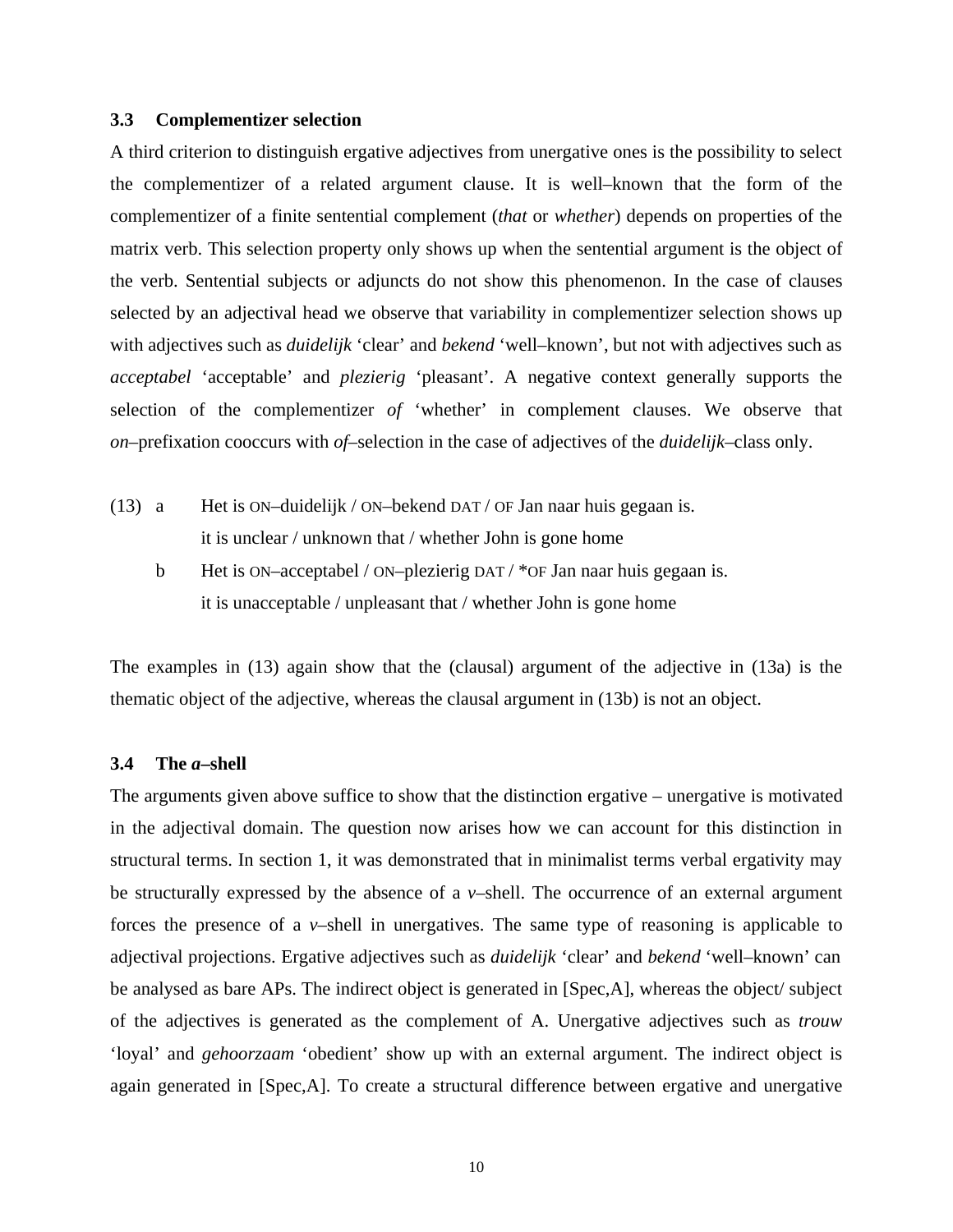projection, we need to create another layer of structure. If we adopt structural parallellism between A– and V–projections, the consequence is that unergative adjectives require an adjectival shell on top of the bare AP. Small *a* in adjectival projections is fully symmetrical to small  $\nu$  in verbal projections. The two structures are presented in (14).



In both (14a) and (14b) the indirect object *mij* appears to be inherently Case–marked. In (14a) the object of *bekend* moves to a higher projection (TP) in order to receive Case. In (14b) the external argument *deze mensen* moves to TP for Case reasons as well. Although the superficial strings of these constructions are similar, as in (4), we have seen that there are good arguments to suppose that the underlying structures are substantially different. Additional corroboration for a difference in underlying structure concerns the semantic relation between the adjective and the DP *deze mensen* in (4). In (4b/14b) the DP *deze mensen* receives an interpretation that is similar to the 'possessive' interpretation of the subject of stative verbs, cf. (2b/3). This interpretation is not available in (4a/14a). In line with the view that there exists a direct relation between syntactic structure and thematic organization, we assign small *a* an interpretation that is comparable to the interpretation of (stative) small *v*.

The *a*–shell in (14b) differs in two respects from the *v*–shell in unergative verbal projections. First, small *a* is not able to assign Case. This implies that adjunction to *a*P does not create an outer specifier position in which Case features can be checked. An internal argument has to be moved to a position higher than [Spec,*a*] in order to receive Case. A second difference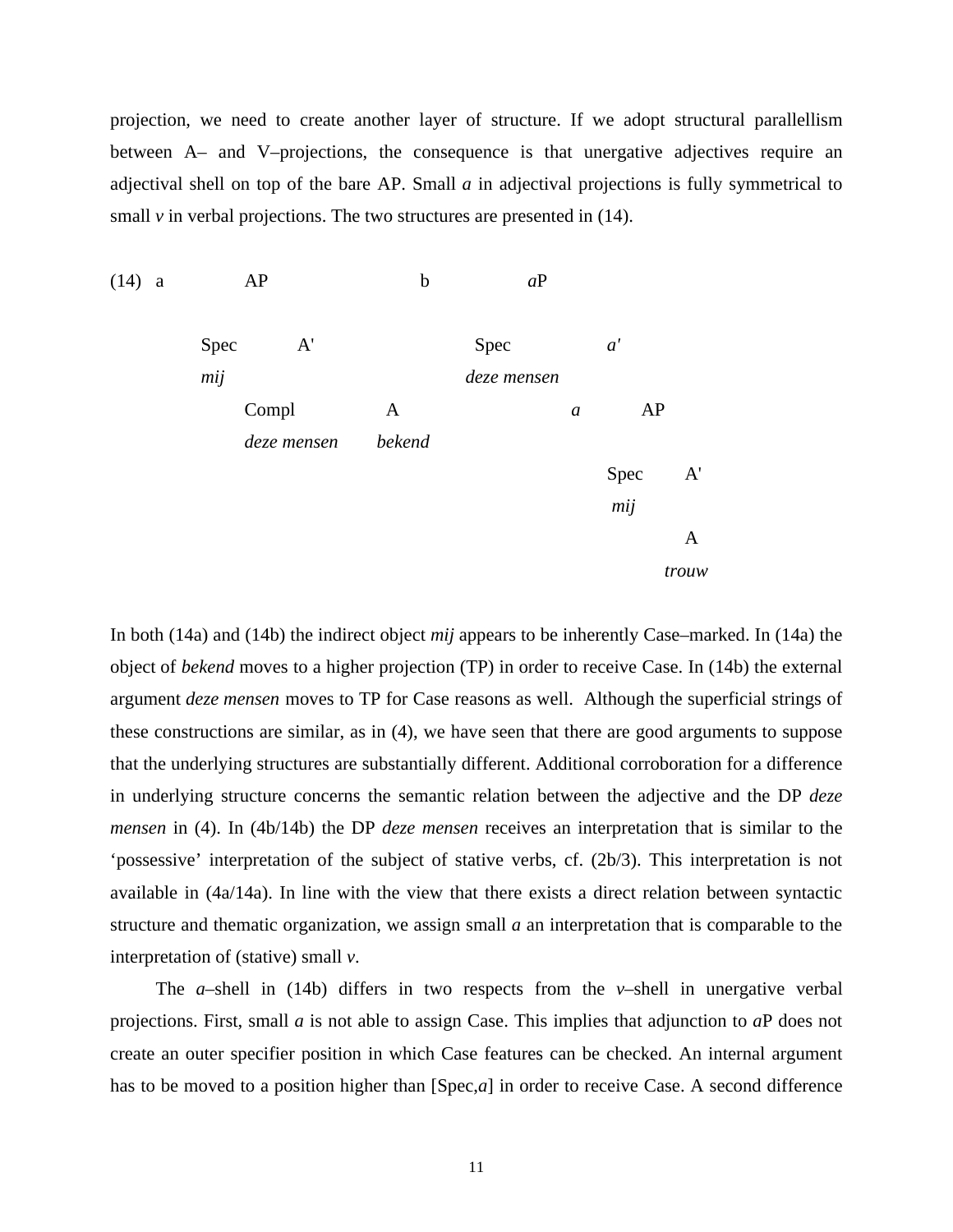between *a* and *v* is that the aspectual interpretation of the small head appears to be constant in the case of adjectives. All adjectival projections are stative, whereas verbal projection are sometimes stative, sometimes dynamic.

#### **4 Complex ergative adjectives**

Within the class of unergative adjectives a systematic division in two groups is called for. In this section it is demonstrated that constructions of the type in (15a) have to be structurally distinguished from constructions of the type in (15b).

- (15) a Jan is trouw / gehoorzaam. John is loyal / obedient
	- b Dat is trouw / gehoorzaam. that is loyal / obedient

Below I'll provide three arguments to show that a structural distinction between (15a) and (15b) is warranted. For more argumentation on this issue I refer to Bennis (2000).

### **4.1 Indirect objects**

The construction of the type in  $(15a)$  — type A — may involve the realization of an indirect object with adjectives such as *trouw* 'loyal' and *gehoorzaam* 'obedient'. Interestingly, the same indirect object is required to be absent if the adjectival subject does not refer to the person who possesses the adjectival property (*Jan* in (16a)), but rather to the theme that expresses the adjectival property (*dat* in (16b)) — type B.

| $(16)$ a |    | Jan is mij trouw / gehoorzaam.       | [type $A$ ] |
|----------|----|--------------------------------------|-------------|
|          |    | John is me loyal / obedient          |             |
|          | b. | Dat is $(*mi)$ trouw / gehoorzaam.   | [type $B$ ] |
|          |    | that is (me) loyal $\prime$ obedient |             |

There is no interpretive reason to expect this difference between type A and type B to occur. It is difficult to see how the absence of the indirect object could be related to Case reasons either.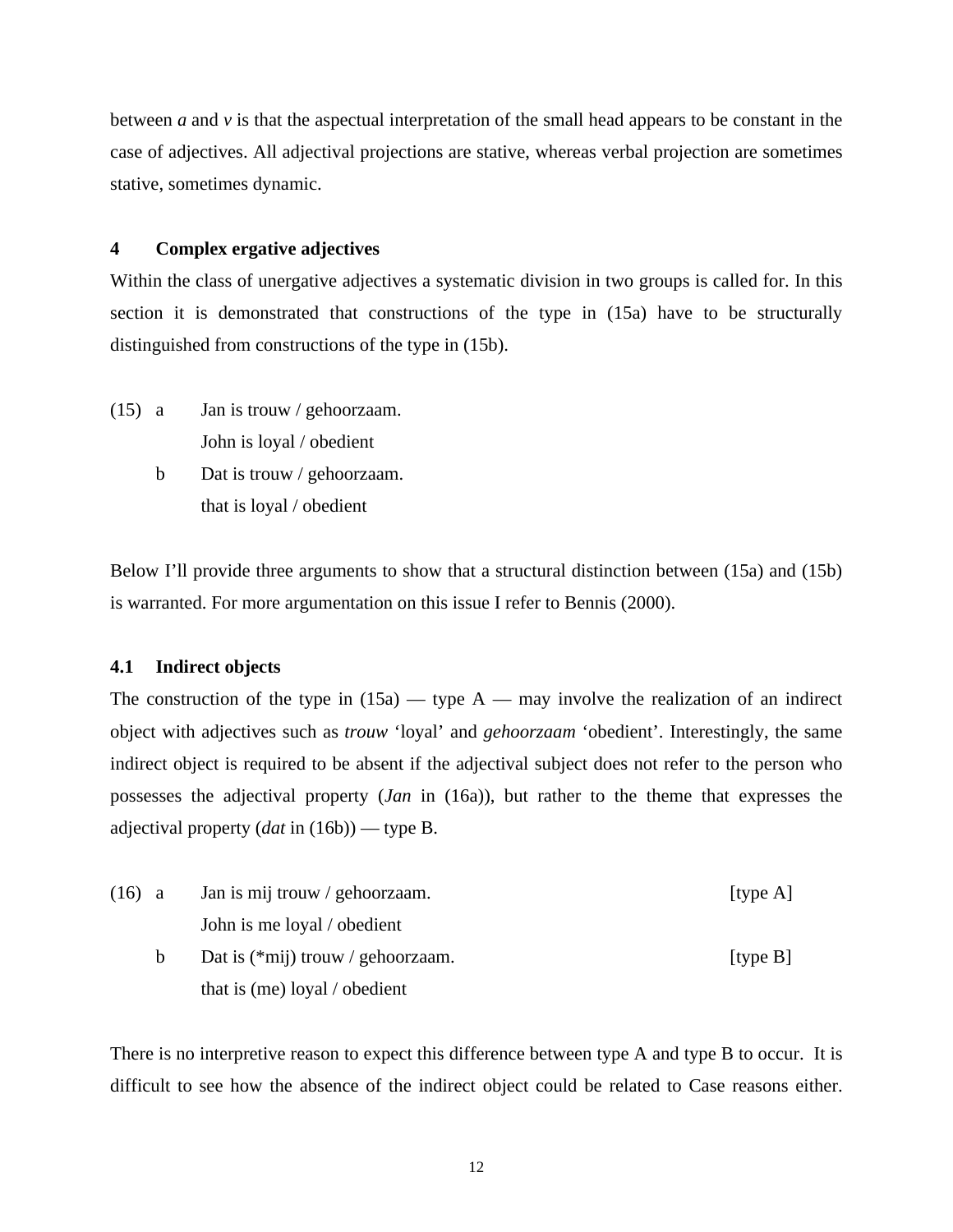Why would inherent, lexically determined Case be absent in (16b), where it is present with the same adjectives (*trouw, gehoorzaam*) in (16a)? The difference between type A and type B thus appears to be determined by structural considerations.

## **4.2 Prepositional objects**

A similar difference between type  $A$  — the subject is the possessor of the adjectival property and type  $B$  — the subject is the nominal phrase that expresses the adjectival property — we find with respect to the occurrence of prepositional complements. In the case of the adjectives *trots* 'proud' and *nerveus* 'nervous' the object can be expressed in a PP headed by the preposition *op* resp. *voor*, but only if the subject is the possessor. Again, there is no interpretive reason to expect the difference in grammaticality between (17a, 18a) and (17b, 18b) to occur.

- (17) a Jan is trots (op zijn overwinning). John is proud (of his victory).
	- b Jans houding is trots (\*op zijn overwinning). John's attitude is proud (\*of his victory).
- (18) a Jan is nerveus (voor het examen). John is nervous (about the exam).
	- b Jans gedrag is nerveus (\*voor het examen). John's behaviour is nervous (\*about the exam).

A difference which is similar to the difference between (17a, 18a) and (17b, 18b) has also been discussed by Higgins (1973) and Pesetsky (1995) for English adjectives. They observe that not all adjectives show this pattern, as is demonstrated in (19) and (20).

- (19) a John is clear (to his students).
	- b John is reminiscent (of his father).
- (20) a John's words are clear (to his students).
	- b John's behaviour is reminiscent (of his father).

The same is true for the Dutch equivalents of (19) and (20), as is shown in (21).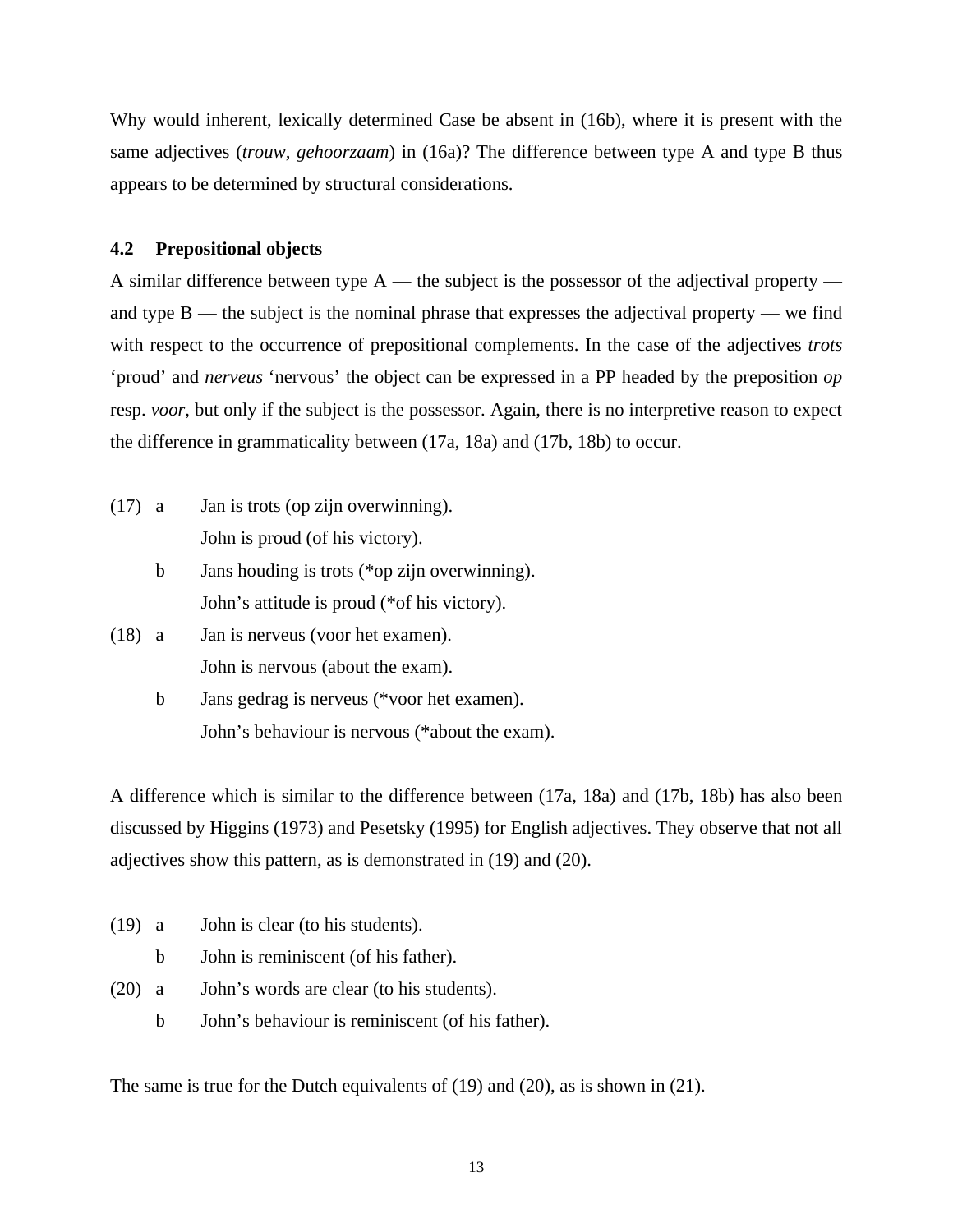- (21) a Jan is duidelijk (voor zijn studenten). John is clear (for his students)
	- b Jans houding is duidelijk (voor zijn studenten). John's attitude is clear (for his students)

Crucially, the adjectives in (19)–(21) are ergative (cf. section 3). We thus may hypothesize that the non–occurrence of prepositional objects is restricted to unergative adjectives which do not have a possessor subject.

## **4.3 Implicit arguments**

 $\overline{a}$ 

Another criterion that divides the class of unergative adjectives into two groups is the presence of an implicit argument. In the construction of type  $B$  — the construction which lacks a possessor subject — the possessor argument can be added in a PP headed by *van* 'of'.<sup>9</sup> Of course this option is not available to the construction of type A, since a possessor is already present in the structure. This is shown in (22).

- (22) a Jan is aardig / vervelend (\*van Henk). John is nice / annoying of Henk
	- b Dat is aardig / vervelend (van Henk). that is nice / annoying of Henk

(i) a Jan is moeilijk / interessant. John is difficult / interesting b Dat is moeilijk / interessant voor Jan. that is difficult / interesting for John

I will leave this distinction within the class of unergative adjectives out of consideration here.

<sup>9</sup> The presentation simplifies the actual situation considerably (cf. Bennis 2000). The class of unergative adjectives can at least be separated into two different groups: adjectives denoting mental properties (cf. Stowell 1991) such as the ones discussed in the main text (e.g. *aardig* 'nice', *trouw* 'loyal'), and adjectives denoting psychological states such as *moeilijk* 'difficult' and *interessant* 'interesting'. In the B–type construction the latter group of adjectives selects a possessor (or experiencer) in a PP that is headed by *voor* 'for', instead of *van* 'of'.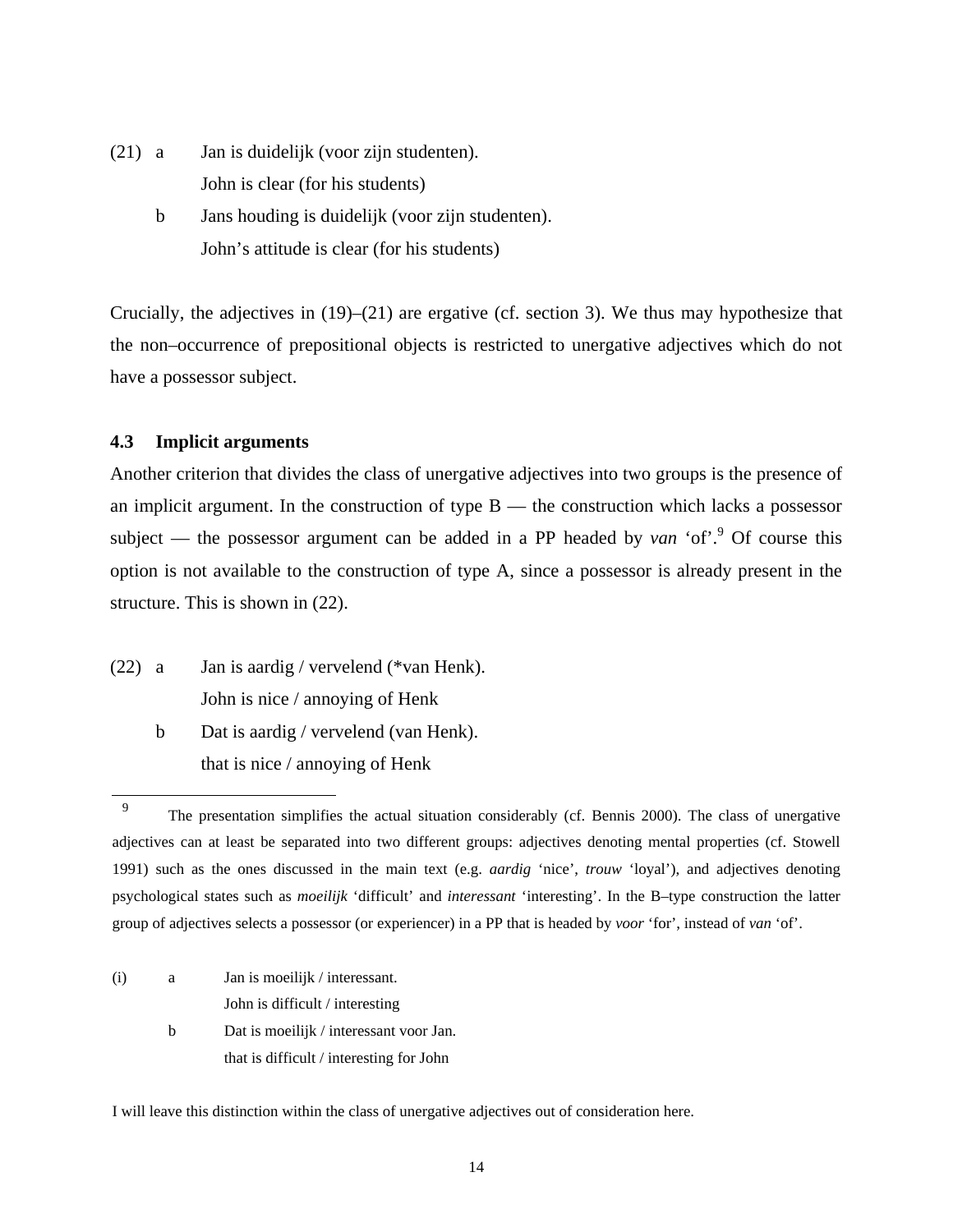If we take the *van*–phrase ('of') in (22b) to be parallel to the *door*–phrase ('by') in verbal constructions, the pair in (22) is reminiscent of the active / passive alternation. The external argument of the adjective in  $(22a)$  is realized in an optional PP in  $(22b)$ .<sup>10</sup> Thematically both the subject in (22a) and the object of the preposition *van* in (22b) refer to the possessor of the adjectival property.

An argument that corroborates a passive–like analysis along these lines is the fact that the possessor is implicitly present in (22b) when the optional *van*–PP happens to be absent. Just like in passive clauses, this implicit argument can be syntactically activated in controlling the subject of infinitives. This is shown in (23) and (25).

- (23) a Het is aardig (van Jan) om PRO iets tegen mij te zeggen. it is nice of John for PRO something to me to say
	- b Het is vervelend (van Jan) om PRO dat aan mij over te laten. it is annoying of John for PRO that to me to leave

In (23) we find embedded subject clauses of the infinitival type. The relevant point here is that the PRO–subject of the infinitive is controlled by the possessor argument of the adjective. Even when no lexical possessor is available the sentence has to be understood in such a way that the person who is interpreted as the subject of the infinitival clause possesses the relevant adjectival property. This can be made explicit by replacing the adjectives in (23) by adjectives that do not have an implicit possessor, such as the ergative adjectives discussed in section 3. The ungrammaticality of (24a) and the contrast between (24a) and (24b) are easily explained if we assume that in this kind of infinitivals PRO should be controlled. The lack of an implicit possessor argument forces the subject clause to be finite.

(24) a \*Het is duidelijk / waarschijnlijk om PRO iets tegen mij te zeggen. it is clear / probable for PRO something to me to say

 $10<sup>10</sup>$ <sup>10</sup> The fact that a sentence such as \**Jan is dat aardig / vervelend* is ungrammatical, is not due to thematic considerations, but rather to the fact that no structural accusative is available for the thematic object of the adjective.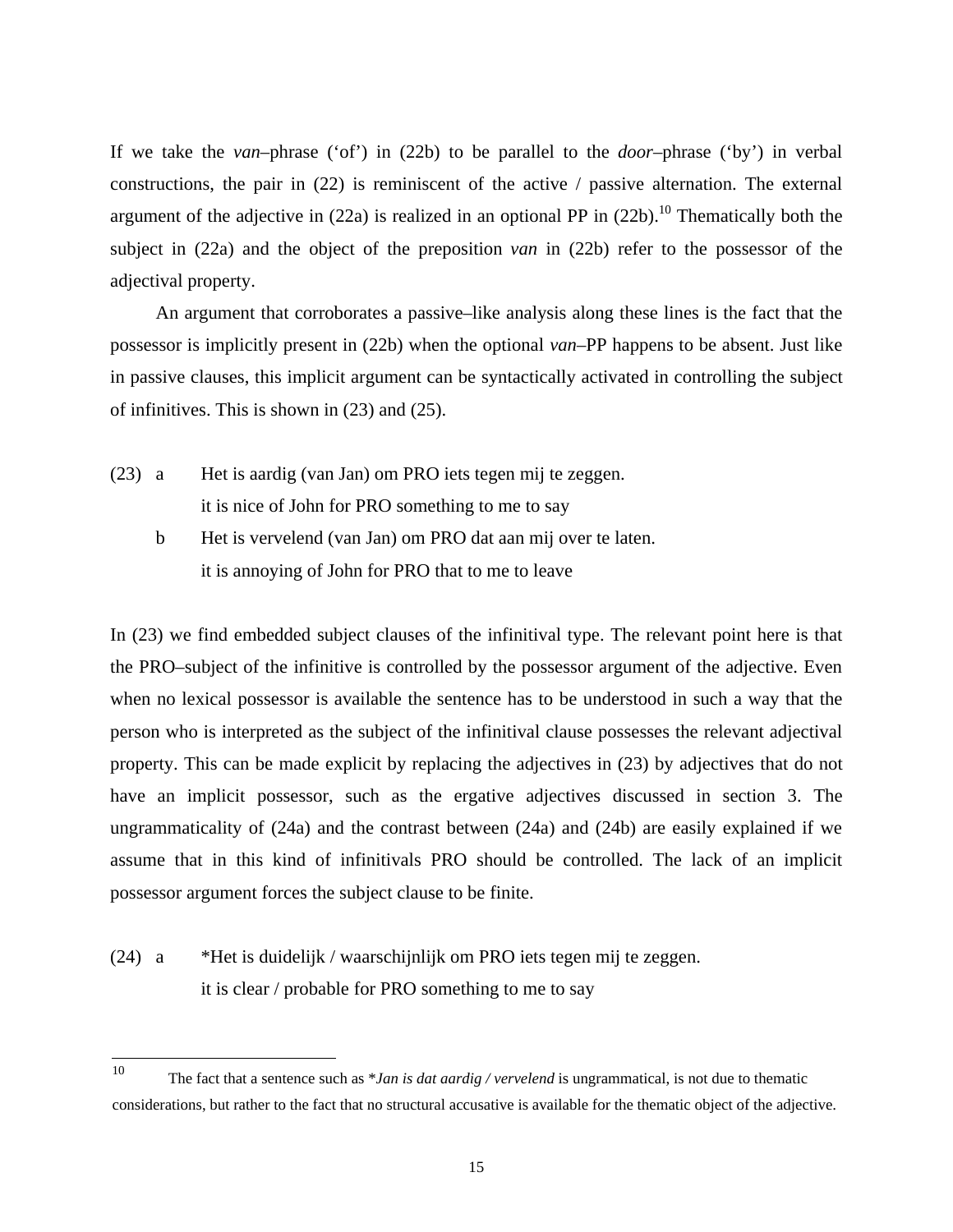b Het is duidelijk / waarschijnlijk dat hij iets tegen mij zal zeggen. it is clear / probable that he that he something to me will say

A similar argument can be made with respect to the much debated 'easy–to–please' construction in (25).

- (25) a Dat is aardig (van Jan) om PRO *e* tegen mij te zeggen. that is nice (of John) for PRO *e* to me to say
	- b Dat is vervelend (van Jan) om PRO *e* aan mij over te laten. that is annoying of John for PRO *e* to meto leave

I take the 'easy–to–please'–construction of the type in (25) to be the result of *wh*–movement of an empty operator to the [Spec,C] of the infinitival clause. This empty operator is coindexed with the matrix subject (*dat* in (25)). The relevant point here is the fact that PRO in the subject position of the infinitival clause is controlled by the implicit argument of the adjective. Even if the *van*–phrase is lacking the sentence has to be interpreted in such a way that the PRO–subject of the infinitival clause is identified as the implicit possessor of the adjectival property.

### **4.4 An analysis of type B**

Let us try to make sense of the differences between type A and type B unergative adjectives in a structural way. A list of the differences between these two constructions is provided below.

|                                    | type A    | type $B$ |
|------------------------------------|-----------|----------|
| thematic interpretation of subject | possessor | theme    |
| occurrence of indirect object      | yes       | no       |
| occurrence of PP-object            | yes       | no       |
| implicit possessor                 | no        | yes      |
| $van-PP$                           | no        | yes      |

The thematic organization appears to indicate that the relation between type A and type B is parallel to the relation between active verbs and passive verbs. Let us assume this to be the case.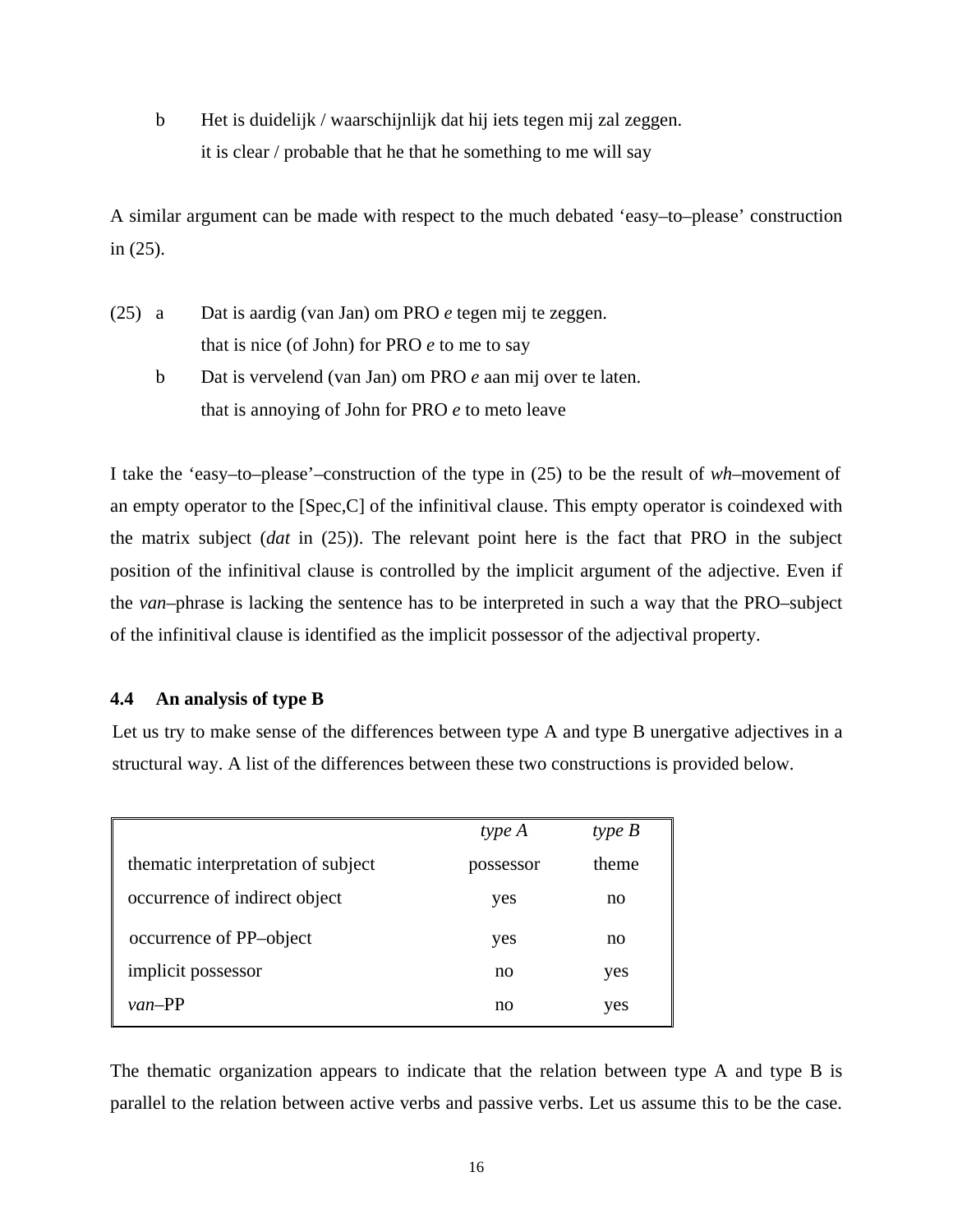Until now I haven't said anything about passives. However, the line of argumentation in this paper forces us to take a particular stand on this issue. I argued above that in verbal constructions the presence of an agent or agentivity is determined by the presence of small  $\nu$ . Given that passives — in contrast to ergative verbal constructions — show agentivity and given that they arguably contain an implicit agent, passive structures have to be *v*P. In the spirit of various proposals in the literature, we may argue that passive morphology is generated in *v*. The passive morpheme is then taken to host the implicit external agent (cf. Jaeggli 1986, Baker, Johnson  $\&$ Roberts 1989). The difference between passive and ergative structures can thus be traced to the presence or absence of small *v*. The similarity between the two resides in the fact that the theme argument shows up as the surface subject. In order to account for this we seem to be forced to assume that the Burzio generalization is reinvoked at the *v*–level: if *v* does not assign a thematic role to the inner spec position, it does not assign structural objective Case to the outer spec position either. However, if we integrate the passive analysis of Baker, Johnson & Roberts (1989) into our account, the correlation between the absence of an explicit agent and the unavailability of Case can be made to follow. Baker et al. argue that the implicit argument (or rather the passive *–en* morpheme) should receive Case. If that is correct, we may assume that the passive morpheme in *v* checks its objective Case.<sup>11</sup> In this way objective Case can no longer be checked by an object DP in the outer Spec of *v*. The passive part of the Burzio generalization can thus be made to follow from an analysis that is basically similar to the analysis given by Baker, Johnson & Roberts (1989).

We now have identified two verbal constructions in which the absence of an external argument (inner spec of *v*) prevents the assignment of objective Case (outer spec of *v*). This leads to the configurations in (26) for resp. passive and ergative verbal projections.

<sup>11</sup> <sup>11</sup> The minimalist theory has identified two structural configurations in which formal relations can be established. In addition to the Head–Spec configuration discussed above, checking also takes place if two elements cooccur in a head position. The head–head configuration is the one relevant here. The passive morpheme in *v* is able to check its Case feature with the Case feature in *v*.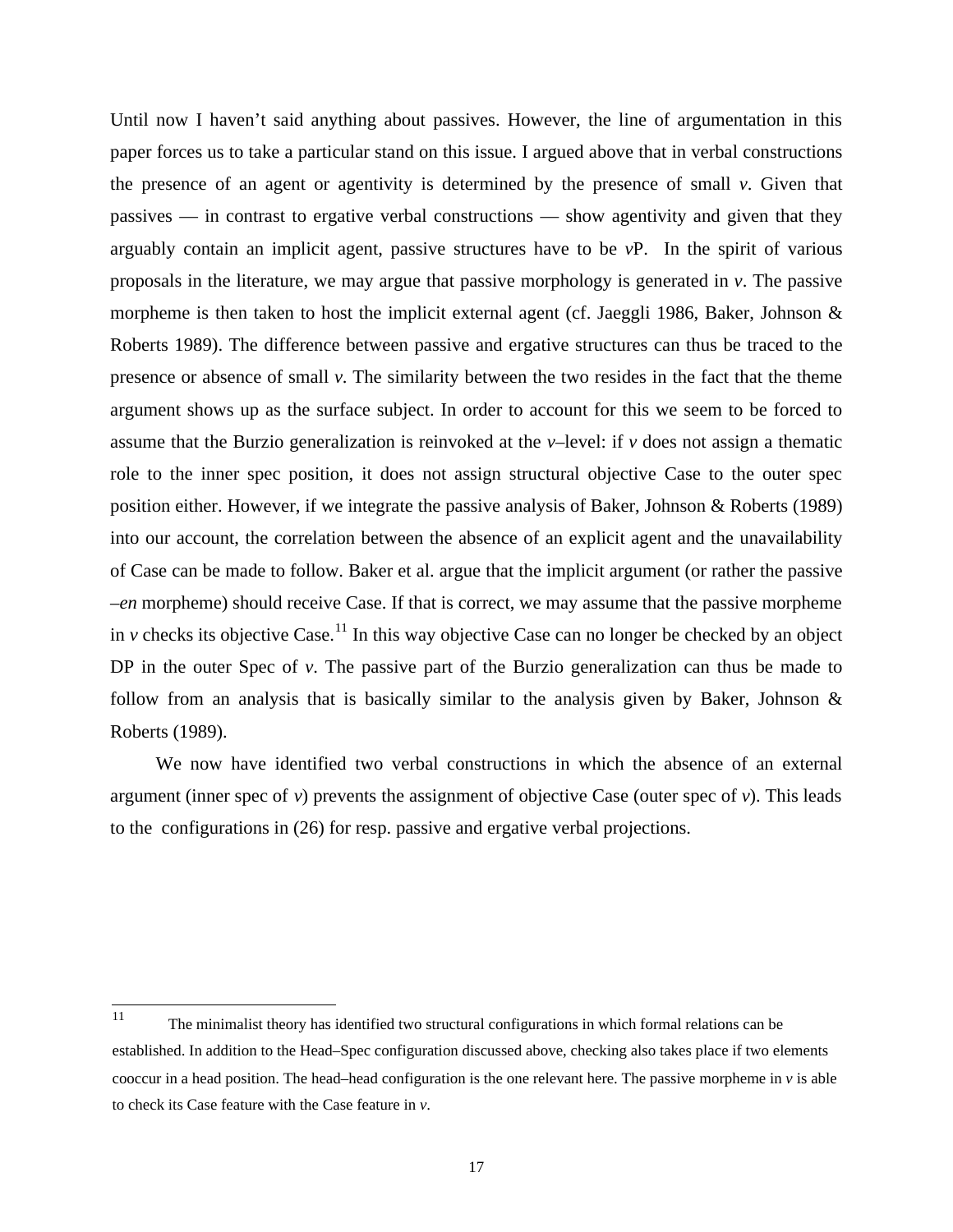

Coming back to the adjectival constructions under consideration here, we can express the difference between type A and type B unergative adjectives in a straightforward way. The structural difference between type A and type B concerns the availability of an external argument in the specifier position of the *a*P. Just as in the verbal domain there are two different types of ergativity in the adjectival domain. Simplex ergativity in the case of adjectives such as *duidelijk* 'clear' and *bekend* 'well–known' (27b), and complex ergativity in the case of unergative adjectives that have been stripped of their external argument (27a).

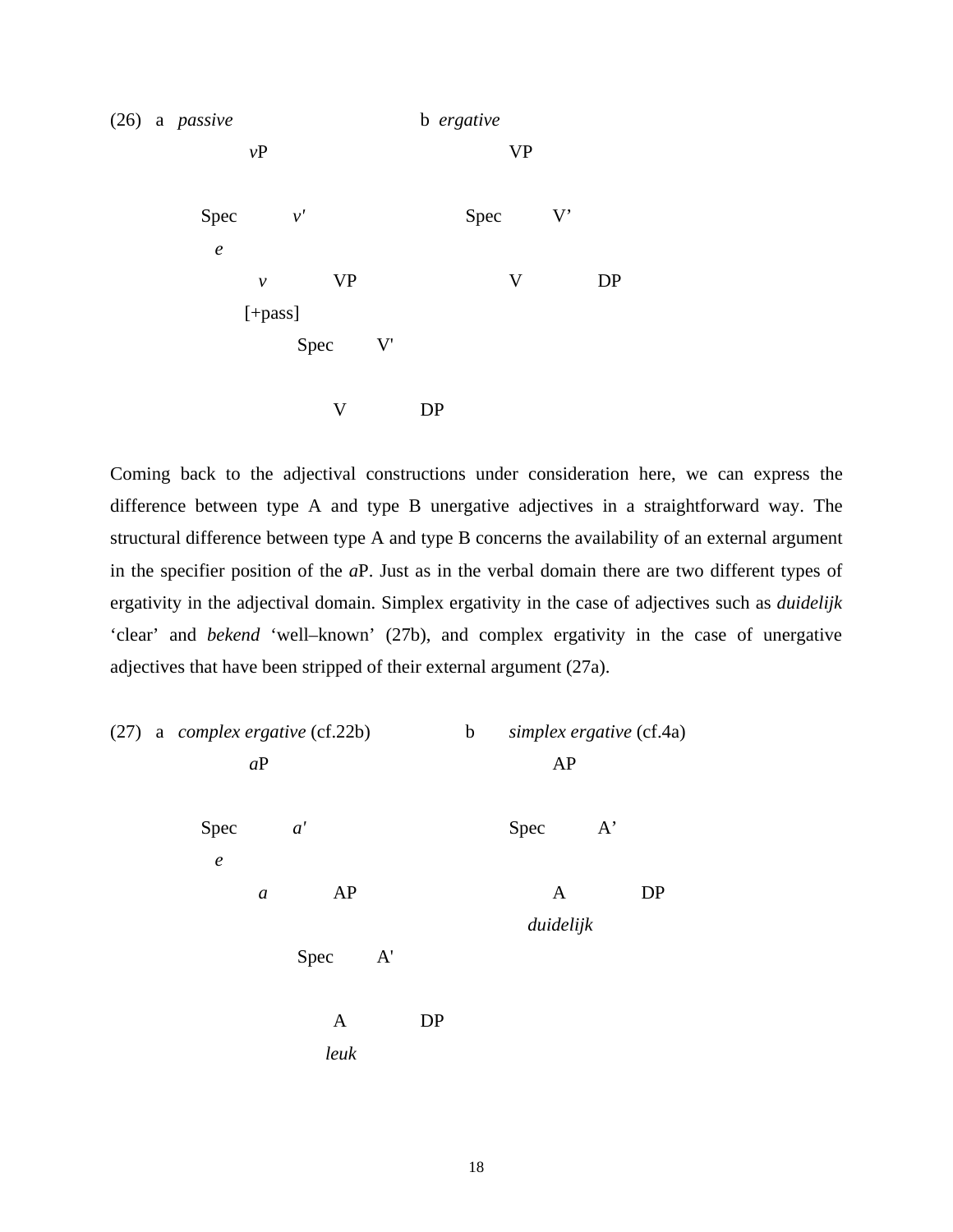In both cases the DP — the theme which expresses the adjectival property — has to be moved to a position in which it can check its Case feature. No structural Case is available within the projections (27a) and (27b). The DP thus has to move to the external subject position [Spec,T] in order to reach a position in which the Case feature might be checked.<sup>12</sup>

Although the thematic organization, the presence of an implicit argument, and the optional presence of a *van*–phrase in type B follow from this passive-like analysis, it does not yet explain why indirect objects and prepositional objects do not occur in type B constructions. This question appears to be complicated by the fact that indirect objects and prepositional objects do occur in configurationally similar passive constructions, as in (28).

- (28) a Dat boek werd *mij* overhandigd. that book was me given
	- b Dat werd *tegen mij* gezegd. that was to me said

Similarly, as we have seen in section 3, simplex ergative adjectives may occur in combination with indirect objects. I will argue that the answer to this apparent puzzle lies in (relativized) minimality. Let us assume that movement of an object always targets the outer spec position of the  $X/x$ –projection.<sup>13</sup> In simplex ergatives the target position is [Spec,V] or [Spec,A]; in complex ergatives and unergatives, the target position is [Spec,*v*] or [Spec,*a*]. It now follows that in ergative constructions object movement is not obstructed by minimality or locality considerations, since the adjoined object will always be the local binder of its trace. The presence

(i) Ik vind *dat* leuk/duidelijk. I find that nice/clear

 $12$ <sup>12</sup> Of course the landing site of the DP that is on the run to find a Case checking environment may also involve the specifier position of *v*P in the case of small clause complements. This is what appears to happen in sentences such as in (i).

<sup>&</sup>lt;sup>13</sup> This would follow if adjunction is restricted to minimal (heads) and maximal projections only. If VP/AP is taken to be a segment of *v*P/*a*P, object movement in non–ergative configurations should target *v*P/*a*P directly. For discussion of this issue, see Chomsky (1995, ch.4).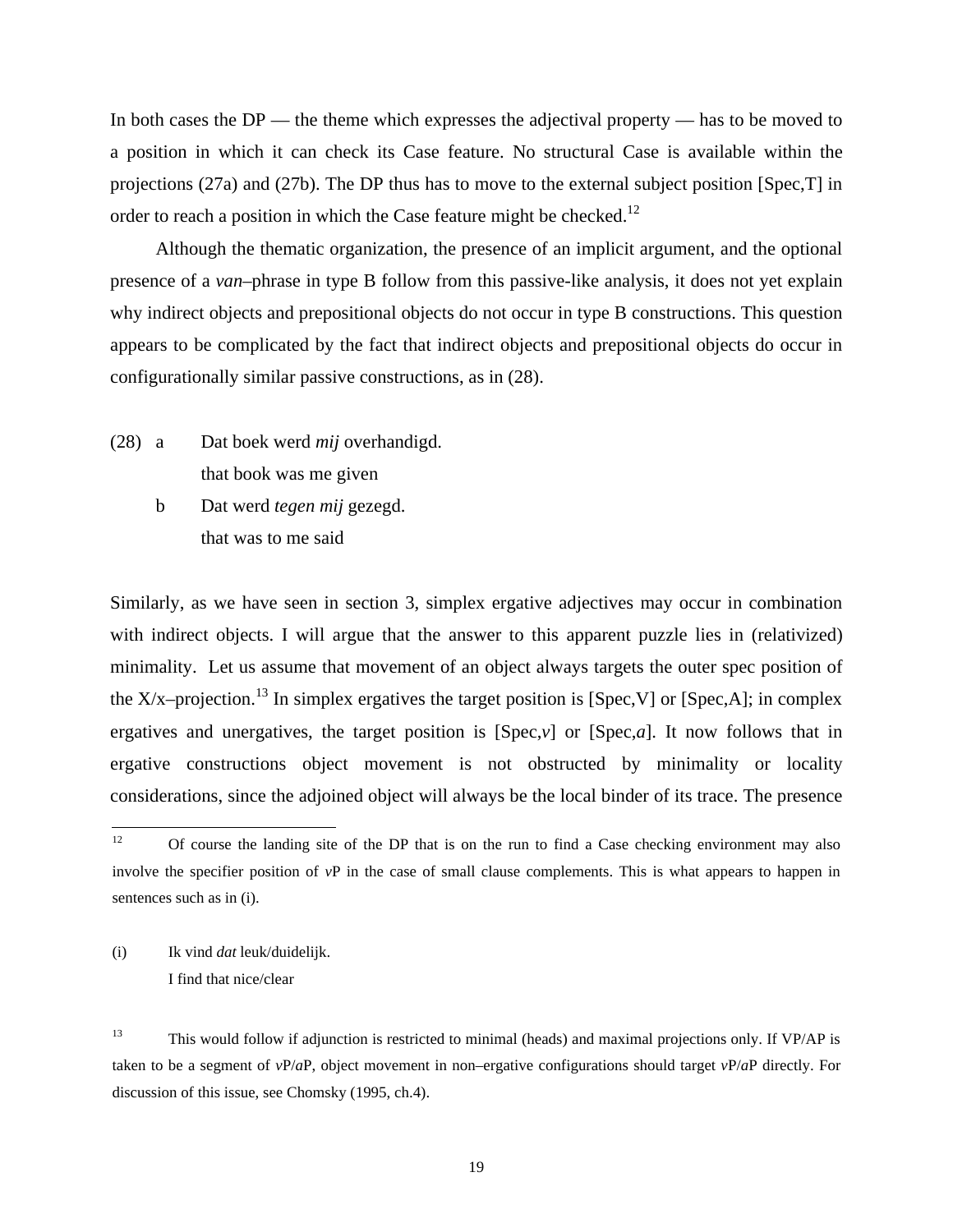of an indirect object in [Spec,V/A] makes no difference since both specifiers are equidistant with respect to the object position. We thus expect ergative constructions to be able to appear with indirect objects. The situation differs if it concerns movement from the VP/AP–domain to the specifier position of *vP*/*aP*. In verbal constructions it has been argued (cf. Chomsky 1995) that movement from VP is contingent on head–movement of V. We may take movement to small *v* to be a first step in the journey from V to T. If we assume that in verbal constructions the verbal domain is enlarged by movement of V to *v*, the presence of an indirect object in [Spec,V] has no effect whatsoever on the movement of the object to [Spec,*v*]. No minimality problem arises. We thus expect objects to target [Spec,*v*], independent of the presence of another DP in [Spec,V] (the indirect object) or/and [Spec,*v*] (the external argument). In adjectival constructions of the type *a*P the situation is different. There is no obvious reason to assume that A has to move to the functional domain. If there is no head movement, movement of the object out of AP may give rise to minimality violations. This situation occurs if [Spec,A] is filled with an argument. By moving the object to [Spec,*a*] the intervening argument in [Spec,A] is closer to the trace of the object than the moved object in [Spec,*a*], thus ensuing a violation of the Minimal Link Condition (Chomsky 1995). $^{14}$ 

We thus are able to explain the fact that internal arguments do not show up in adjectival constructions of type B. The at first sight surprising asymmetry between complex ergative adjectives and simplex ergative adjectives, and between complex ergative adjectives and complex ergative verbs (passives), now follows from locality considerations.<sup>15</sup> This corroborates the distinction between simplex and complex ergative constructions.

Let us summarize the major results of this discussion of adjectival constructions:

- simplex ergative, adjectival constructions (adjectives such as *duidelijk* 'clear') are bare APs;
- other adjectival constructions have an *a*–shell on top of AP;

 $\overline{a}$ 

<sup>15</sup> This is also true for the English contrast given in (17)–(20), which has been discussed by Higgins (1973) and Pesetsky (1995).

<sup>14</sup> A crucial aspect in this analysis is that there is no movement from A to *a*. This might be problematic in that attributive adjectives show some inflection in Dutch. Another problem concerns the possibility of A-to-Q raising, as proposed in Corver 1997. I will have to assume that no movement is involved in these cases. I will leave this problem for further research.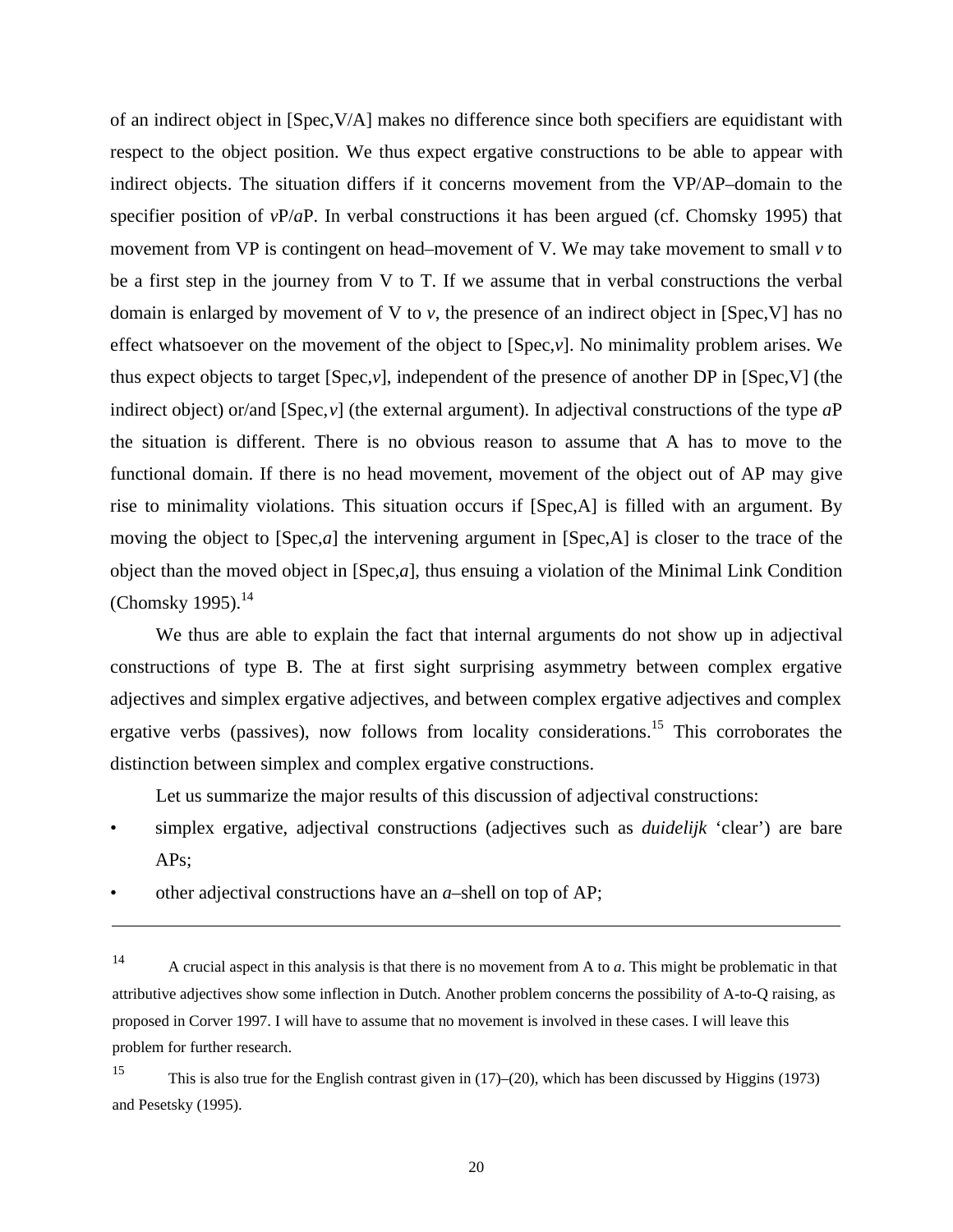- *aP* might be ergative (complex ergatives) or unergative;
- due to minimality, indirect objects and prepositional objects are barred from complex ergative, adjectival constructions.
- passive verbal constructions are structurally similar to complex ergative, adjectival constructions;
- ergative verbal constructions pattern with simplex ergative, adjectival constructions.

It is clear that until now notion of ergativity has largely been separated from the issue of Case checking. The distinction ergative – unergative has been argued to be relevant in contexts in which Case is irrelevant, as in adjectival phrases where no structural Case is available in general. In the following sections I will return to verbal constructions to see to what extent ergativity and Case are interrelated.

## **5 Present Participles**

An interesting bridge between adjectival and verbal constructions is presented by the issue of present participles (cf. Bennis & Wehrmann 1990). At least in Dutch, present participles appear to be exclusively adjectival in their distribution. They occur in attributive position within DP (29a), they appear in adjunct position within the middle field (29b), and some of them show up in predicative position, such as the copula construction in (30a) and the small clause construction in (30b). These positions are generally unavailable for verbal projections.

- (29) a een ontroerende / pratende machine a touching / talking machine
	- b De machine stond ontroerend / pratend op mijn bureau. the machine stood touching / talking on my desk
- (30) a Die machine is ontroerend / \*pratend. that machine is touching / talking
	- b Ik vind die machine ontroerend / \*pratend. I find that machine touching / talking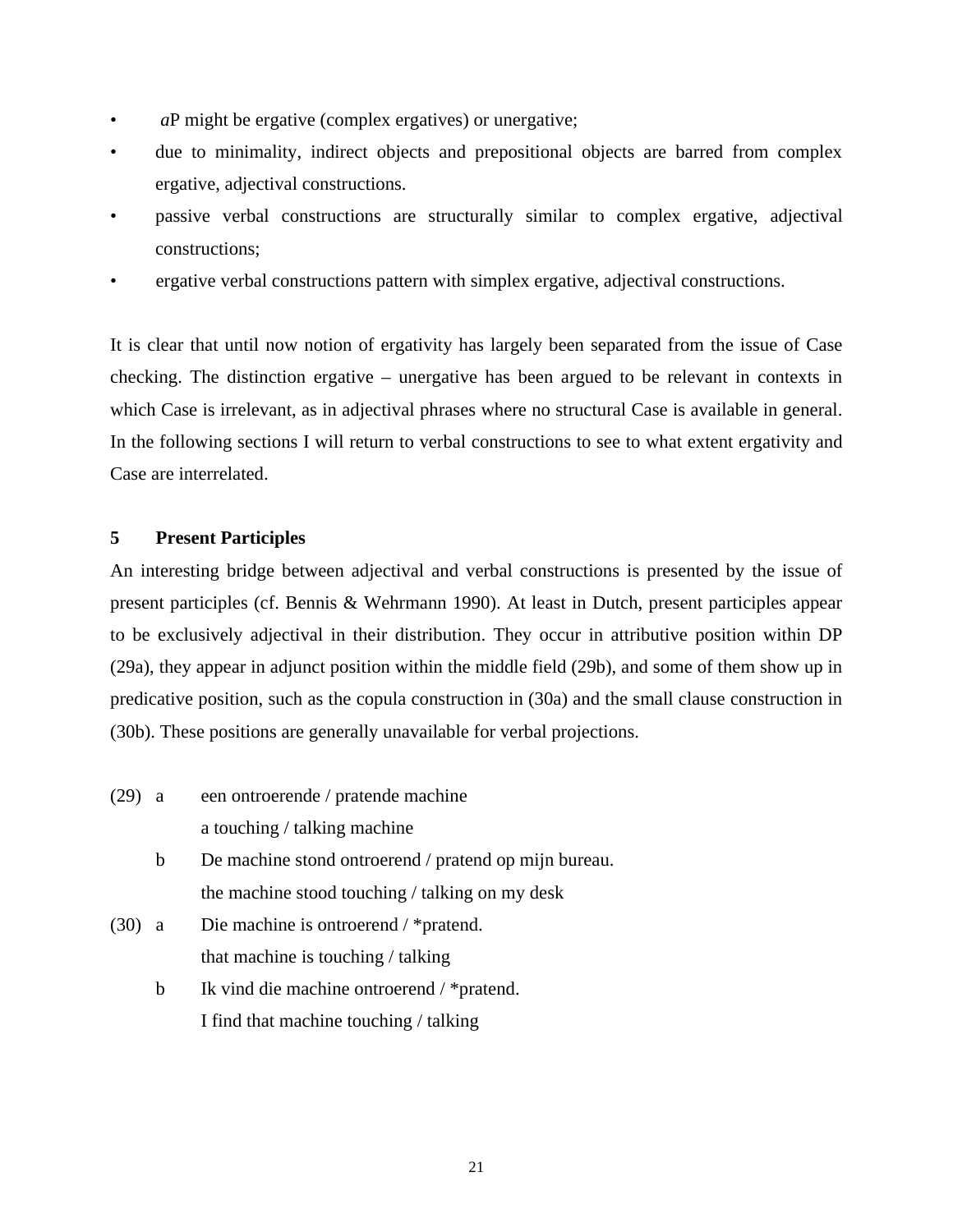Although externally adjectival, there are convincing arguments to claim that the internal make–up of present participle phrases (PPPs) can be verbal. The PPP may contain direct objects with structural Case and small clause complements. These possibilities point at a regular verbal construction, since direct objects and small clauses are not found within the class of 'real' adjectives. Some examples are given in (31) and (32).

- (31) a een [mij veel overlast bezorgende] machine a  $[me_{IO}$  much trouble<sub>DO</sub> causing] machine
	- b De machine stond [mij veel overlast bezorgend] op mijn bureau. the machine stood  $[me_{IO}$  much trouble<sub>DO</sub> causing] on my desk
- (32) a de [[mij gelukkig] makende] machine the  $\left[\text{me happy}\right]$ <sub>SC</sub> making] machine
	- b De machine stond [[mij gelukkig] makend] op mijn bureau. the machine stood [[me happy] $_{\text{SC}}$  making] on my desk

In the domain of PPPs there is a very clear distinction between present participles of dynamic verbs, and present participles of stative verbs. PPPs with dynamic verbs only occur in attributive and adjunct position, as in (29), (31) and (32), but not in a predicative position, as in (30). This is not the case for stative verbs, among which the object experiencer verbs are most prominent. PPPs of these verbs show up in predicative position as well, as in (30). Interestingly, the internally verbal status of these stative PPPs is much less clear. This is especially true for stative PPPs in predicative position. I'll provide three arguments to show that stative PPPs might be analysed as adjectival internally: adjectival stress, intensification, and prefixation.

In Dutch particle verbs have stress on the particle. This is true both for dynamic and stative particle verbs. Dynamic PPPs show this stress pattern too. However, as soon as we find stative PPPs in predicative position, stress shifts to the verbal part of the present participle, corresponding to the pattern of complex adjectives. This is demonstrated in (33).

(33) a Jan zal mij uít–zwaaien / \*uit–zwaáien.  $[+dyn]$ John will me out–wave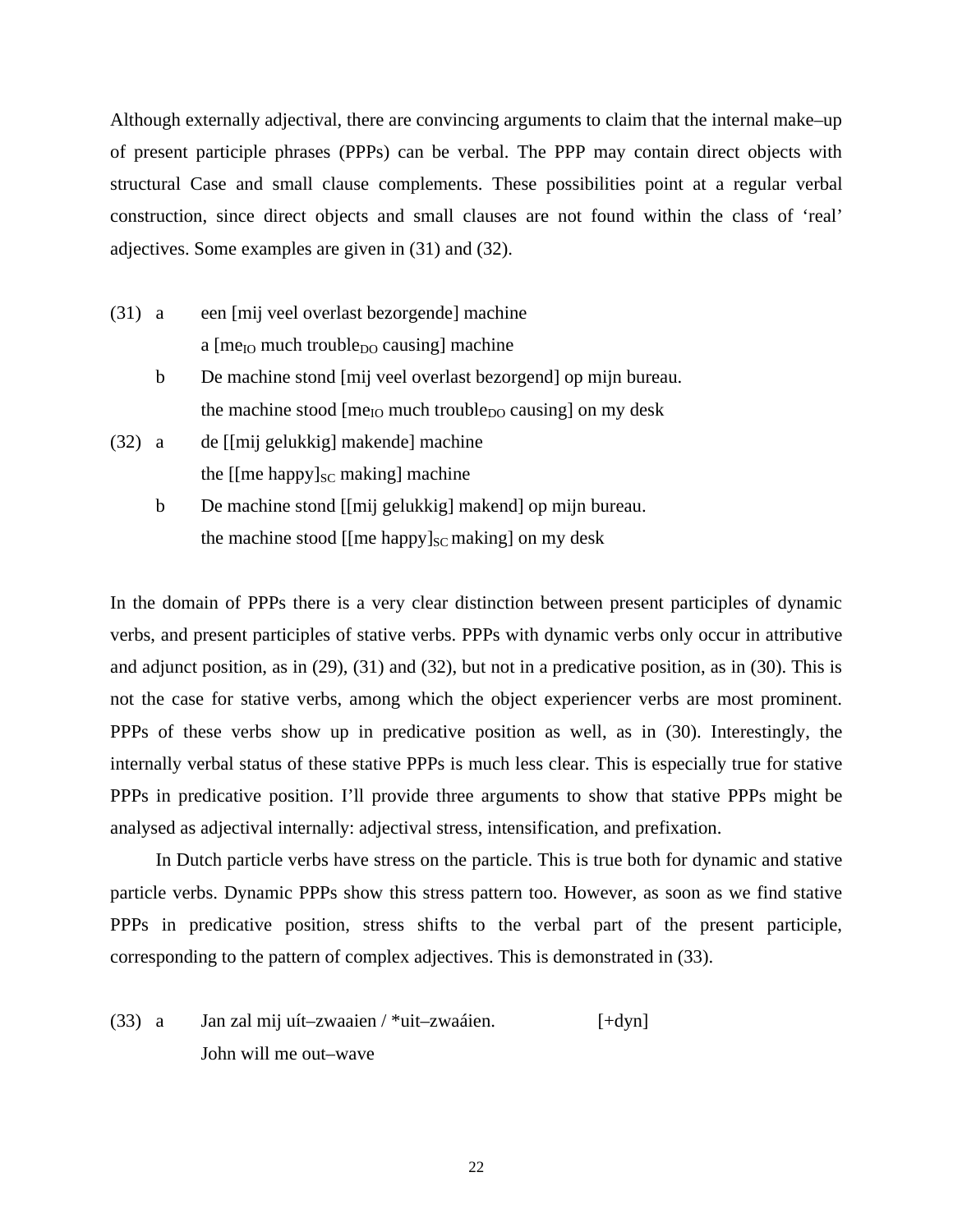- b Die baan zal mij uít–putten / \*uit–pútten. [+stat] that job will me ex–haust c het mij uít–zwaaiende / \*uit–zwaáiende publiek [+dyn PPP]
- the me out–waving audience
- d Die baan is \*uít–puttend / uit–púttend. [+stat PPP] that job is ex–hausting

In contrast to (33a–c) the PPP in (33d) appears to be adjectival internally. The same point can be made with respect to intensification (cf. Brekke 1988, Borer 1990 for English).<sup>16</sup> In Dutch there are various intensifiers. The interesting point is that *heel* 'very' can only be added to adjectival projections, whereas *erg* 'very' is possible both in verbal and adjectival contexts. The contrast between (34a) and (34b) follows if we take the PPP *verrassend* to be adjectival.

- (34) a Zijn optreden is *erg / heel* verrassend. his performance is very surprising
	- b Hij verrast mij *erg / \*heel*. he surprises me very
- (35) a een *erg / \*heel* snurkende man a very snoring man
	- b Deze man snurkt *erg / \*heel*. this man snores very

 $16\,$ Brekke (1988) explicitly argues that only PPPs of experiencer verbs are internally adjectival, whereas other PPPs are verbal internally. This appears to be similar to the situation in Dutch, although the evidence in favour of a categorial distinction in English is much weaker than the evidence that is available for Dutch. The major argument produced by Brekke is the fact that intensification by *very* separates PPPs of experiencer verbs ("very interesting") from PPPs of other verbs ("\*very jumping"). If it is correct that intensification by *very* is a test for true adjectival status, only PPPs of experiencer verbs qualify as adjectival projections. Borer argues against the qualifying status of *very* intensification. She concludes that all PPPs are adjectival. For Dutch the evidence that at least dynamic PPPs are internally verbal is overwhelming, as we have seen above. The fact that intensification in Dutch seems to pattern with English, thus appears to support the distinction that is defended in Brekke.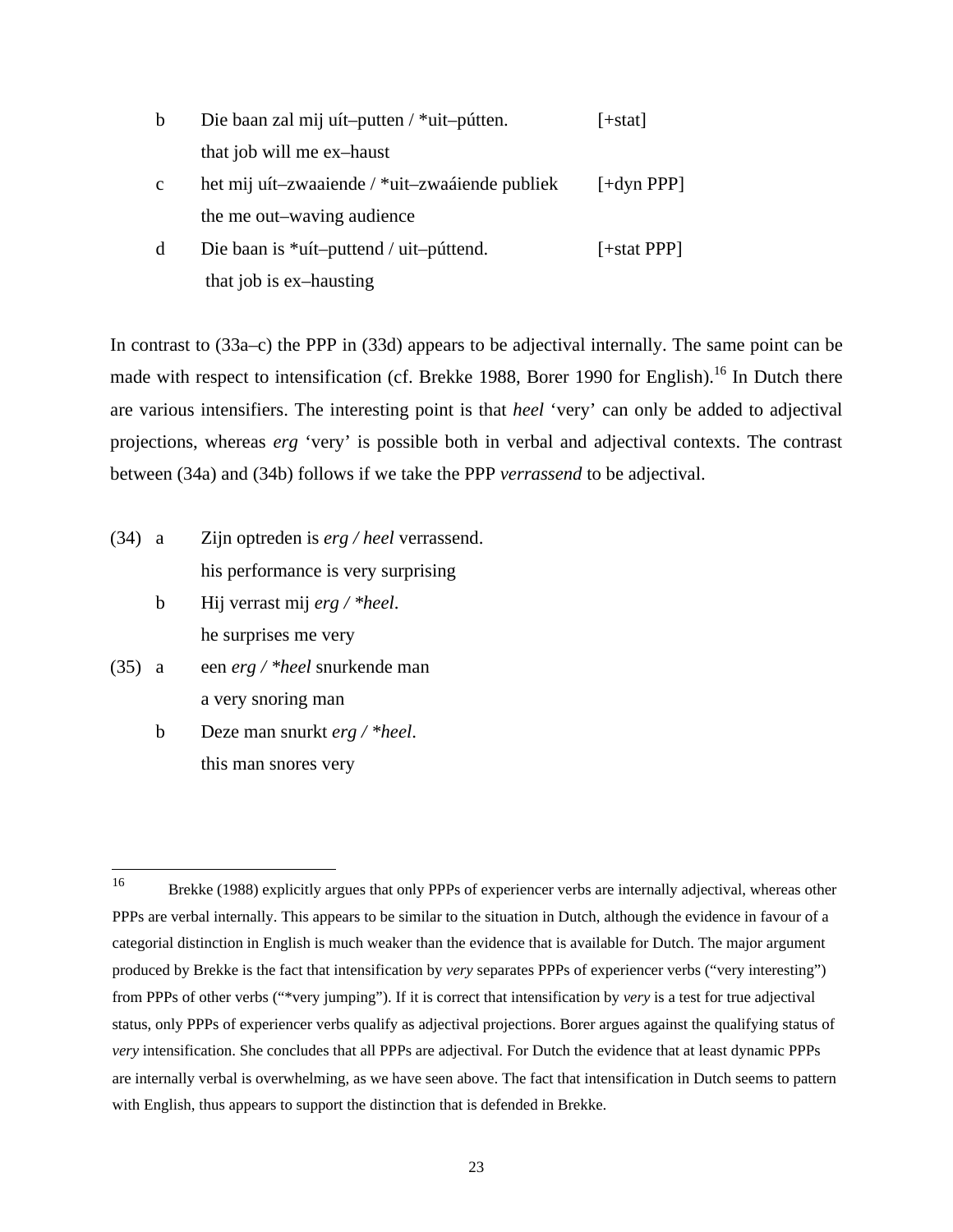It appears that no semantic or lexical restriction on intensification is relevant. The non–occurrence of *heel* in (35a) strongly suggests that dynamic PPPs are verbal, whereas the occurrence of *heel* in (34a) points at an adjectival internal structure.

A third argument for the dual nature of PPPs is the fact that adjectival affixation is possible with stative PPPs only, as is clear from *on*–prefixation and comparative formation.

| $(36)$ a |              | een on-opwindende man           | $(37)$ a | *een on-slapende man     |
|----------|--------------|---------------------------------|----------|--------------------------|
|          |              | an unexciting man               |          | an unsleeping man        |
|          | <sub>h</sub> | een angstaanjagend-ere situatie |          | *een werkend–ere student |
|          |              | a frightening-er situation      |          | a working-er student     |

These three argument suffice to show that PPPs of dynamic verbs are internally verbal, whereas PPPs of stative verbs can be adjectival.

However, this qualification requires some further refinement. It seems to be the case that dynamic PPPs are always verbal, whereas the categorial make–up of stative PPPs is dependent on the structural position of the PPP. In adjunct position (attributive or adverbial) the stative PPP can be either adjectival or verbal, whereas an adjectival internal structure appears to be required for PPPs in complement position (predicative). This is demonstrated in (38) and (39).

- (38) a de het antwoord wetende / alwetende geleerde the the answer knowing / all–knowing scientist
	- b Die geleerde is \*het antwoord wetend / alwetend. that scientist is the answer knowing / all–knowing
- (39) a het telkens weer <sup>?</sup>ópwindende / opwíndende verhaal<sup>17</sup> the again–and–again exciting story
	- b Dat verhaal is telkens weer \*ópwindend / opwíndend. that story is again–and–again exciting

<sup>17</sup> <sup>17</sup> If both possibilities are available in principle, there exists a preference for adjectival stress. However, informants agree in that verbal stress is not impossible in these cases. The unacceptability of verbal stress in (39b–d) is clear and contrasts with the reduced acceptability of verbal stress in (39a). Similarly, the unacceptability of adjectival stress is absolute in (40a/c).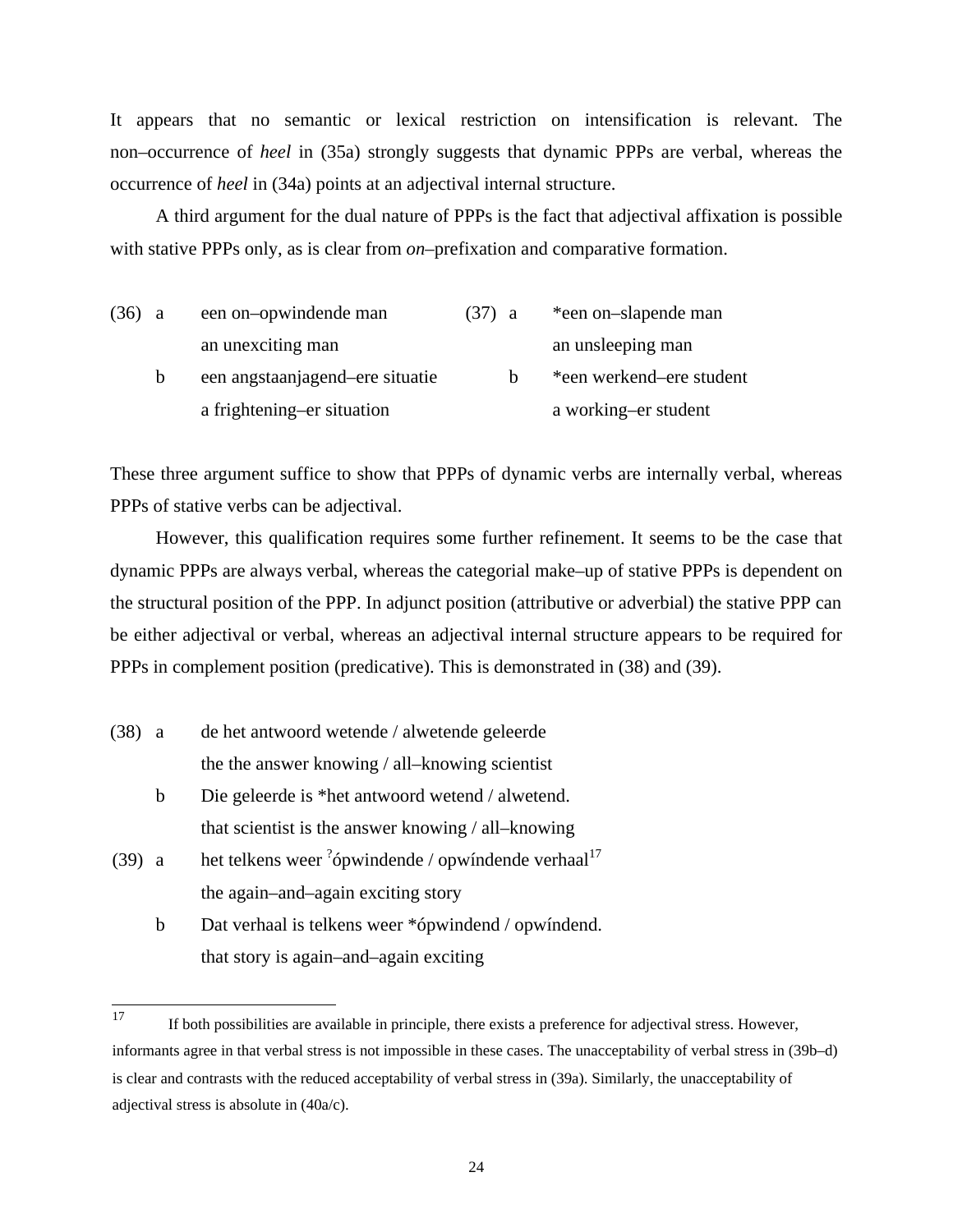- c het heel \*ópwindende / opwíndende verhaal the very exciting story
- d het \*on–ópwindende / on–opwíndende verhaal the unexciting story

In (38) it is shown that stative PPPs may have direct objects in adjunct position only. In (39) we observe that stative PPPs may have verbal or adjectival stress in attributive position, whereas adjectival stress is required in the case of PPPs in complement position. Moreover, adjectival stress is required as soon as adjectival modification (intensification with *heel* or *on–*prefixation) shows up.

From this we conclude that the following empirical generalizations hold:

- PPP in adjunct position can be verbal;
- PPP can be adjectival iff V is stative;
- PPP must be adjectival if:
	- a. PPP is in complement position;
	- b. PPP shows adjectival modification (adj.morphology / intensification).

The relevant point to be made here concerns the appearance of the experiencer argument in the case of PPPs of psychological verbs. It appears to be the case that the experiencer may occur in PPP constructions only if the internal structure of the PPP is verbal. If the PPP is adjectival the object experiencer (OE) must be left out. This is demonstrated in (40).

- (40) a de mij ópwindende gebeurtenis the me exciting happening
	- b Die gebeurtenis is (\*mij) opwindend. that happening is me exciting
	- c de (\*mij) opwíndende gebeurtenis
	- d de (\*mij) heel opwindende gebeurtenis the me very exciting happening
	- e de (\*mij) onopwindende gebeurtenis the me unexciting happening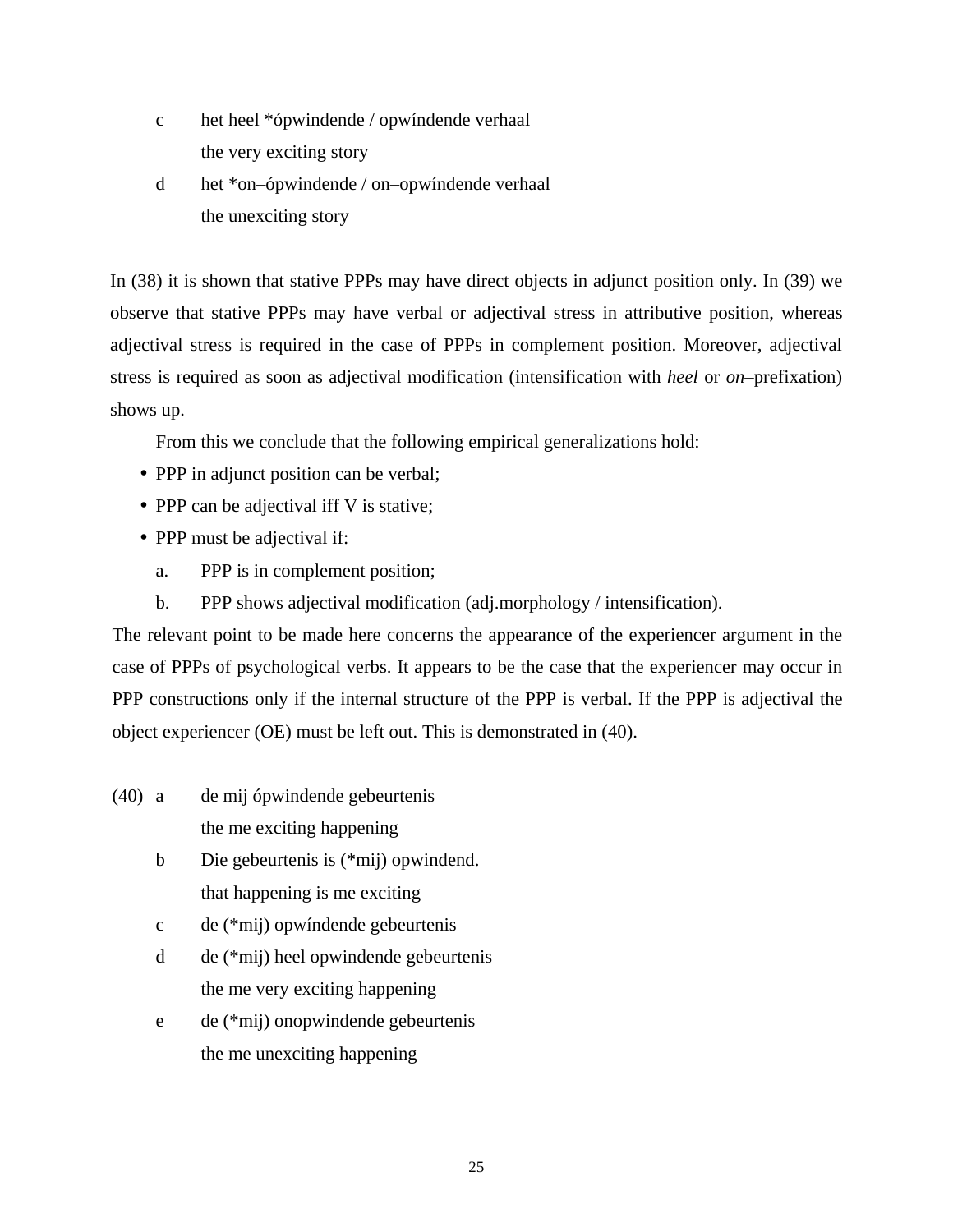The particle verb *op–winden* 'to excite' is a psychological verb of the object experiencer (OE) type. In (40a) we observe that the OE (*mij*) may appear in a PPP construction. Above it was argued that PPPs of stative verbs in attributive position are structurally ambigious between an adjectival and a verbal internal structure. In (40b) it is demonstrated that the OE (*mij*) does not appear when the PPP is a predicate in complement position. The ungrammaticality of the OE in (40b) can be related to the categorial nature of the PPP. As demonstrated above, the PPP in complement position is adjectival. The conclusion that the presence of the object experiencer depends on a categorial distinction, is supported by the data in (40c)–(40e) as well. The OE (*mij*) becomes impossible in attributive position when the PPP has adjectival properties, such as adjectival stress (40c), intensification with *heel* (40d) or adjectival prefixation (40e). On the other hand, when the PPP is arguably verbal, as in (40a), the OE (*mij*) is possible. If we assume that the object experiencer must be Case–marked structurally, we can provide a simple explanation of the contrast between (40a) and (40b–e). Adjectival projections do not feature Case–checking heads; if the OE must be structurally Case–marked, we expect the OE to occur in verbal projections only.

We thus find ourselves in the position that we have strong arguments to claim that the presence of an object experiencer in PPPs is dependent on the presence of structural Case. At this point I disagree with an approach of the type adopted in Belletti & Rizzi (1988) in which the object experiencer is assumed to have inherent Case. The correlation between the categorial status (verbal vs adjectival) and the appearance of an object experiencer cannot be explained easily if we assume the object experiencer to have inherent Case, since, as argued above (cf. (4)), inherent Case can be present both in verbal and adjectival constructions in Dutch.

In section 2 we have argued that structural objective Case depends on the presence of small *v*. Combining these results, we are now led to the conclusion that an object experiencer PPP may contain a *v*P and that the OE must be moved to the outer Spec position of this *v* in order to check its objective Case feature.

The major result of this section is that the object experiencer of PPPs of psych verbs should receive structural objective Case. In the next sections regular OE–verbs will be discussed. The most important issue concerns the argument structure of psych verbs and the relationship between the presence of an external argument and the availability of objective Case.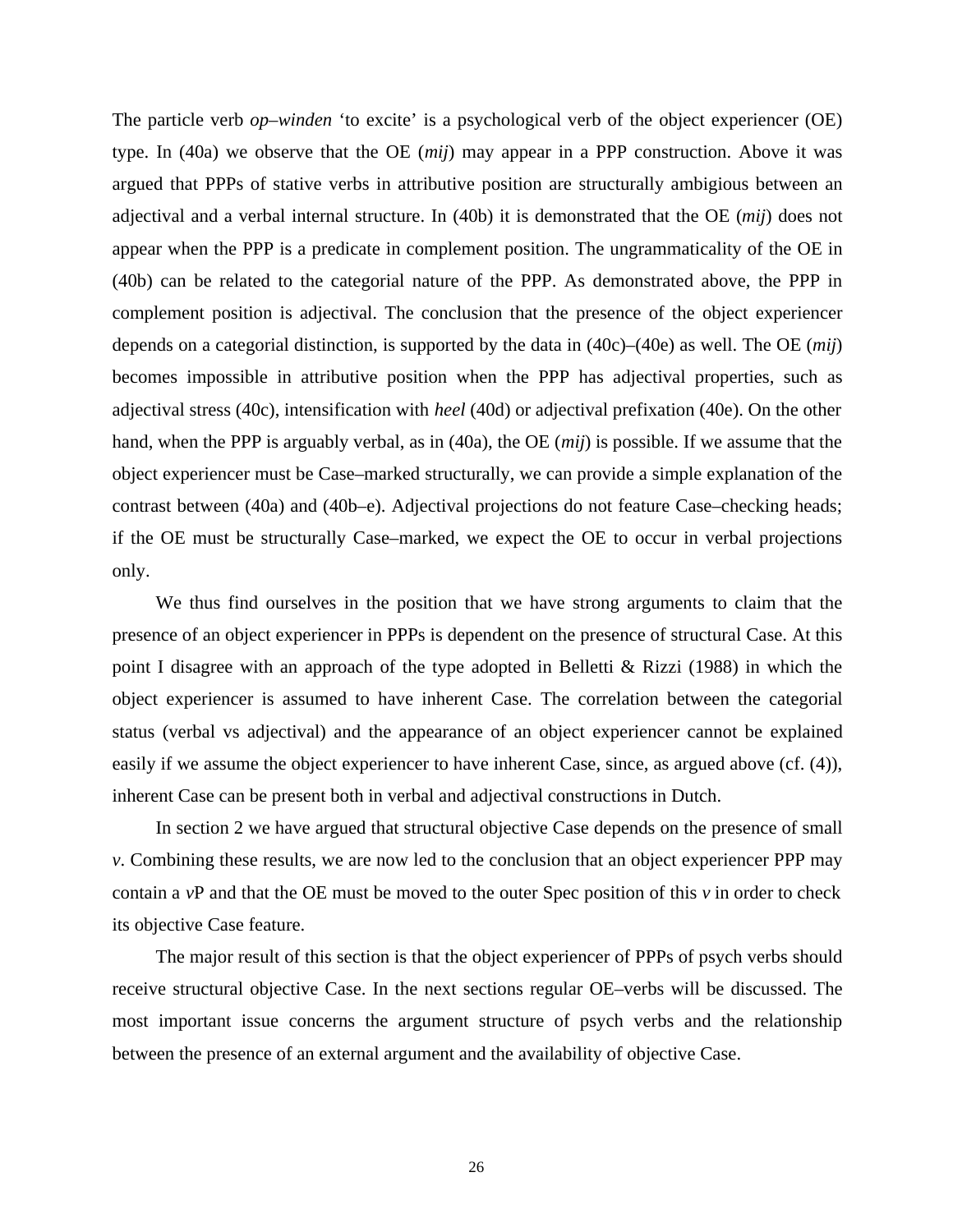#### **6 Complex ergative verbs**

In the literature the argument structure of psychological verbs and the related projection of arguments into the syntactic structure has been the cause of much debate (cf. Belletti & Rizzi 1988, Pesetsky 1995, Grimshaw 1990, Arad 1998 a.o.). Most authors agree that an unaccusative perspective on object experiencer verbs, as proposed by Belletti & Rizzi, is incorrect (Pesetsky, Grimshaw, Arad). In this section I'll provide arguments to claim that psychological verbs are ergative, though not unaccusative. They are the verbal counterparts of the complex ergative adjectives, discussed in section 4. The proposal defended here is in between the unaccusative analysis of Belletti & Rizzi (1988) and the unergative analysis of the others.

Let us first compare standard psych verb constructions with their 'real' causative counterparts. In (41) a number of typical psych verb constructions are listed. The experiencer is present as an object, and the theme — the object which causes the emotion — appears as the subject. Related to these constructions are the examples in (42), in which the subject is the possessor of the object that causes the emotion (the Causer). In this case, the object that causes the emotion can be present in an optional PP.

- (41) Dat gedrag amuseert / ontroert / verbaast / interesseert / ... mij. that behaviour amuses / moves / astonishes / interests / ... me
- (42) Jan amuseert / ontroert / verbaast / interesseert / ... mij met dat gedrag. John amuses / moves / astonishes / interests / ... me with that behaviour

The sentences in (42) appear to be normal transitive clauses with an external argument, generated/merged in [Spec,*v*]. The experiencer is a direct object in all relevant respects. Two arguments in favour of the direct object status of the experiencer in (42) concern the availability of passive variants, and the occurrence in participle constructions. Passive variants of (42) are presented in (43).

- (43) a Ik werd door Henk geïnteresseerd voor taalkunde. I was by Henk interested for linguistics
	- b Ik werd door Jan ontroerd met een serenade. I was by John moved with a serenade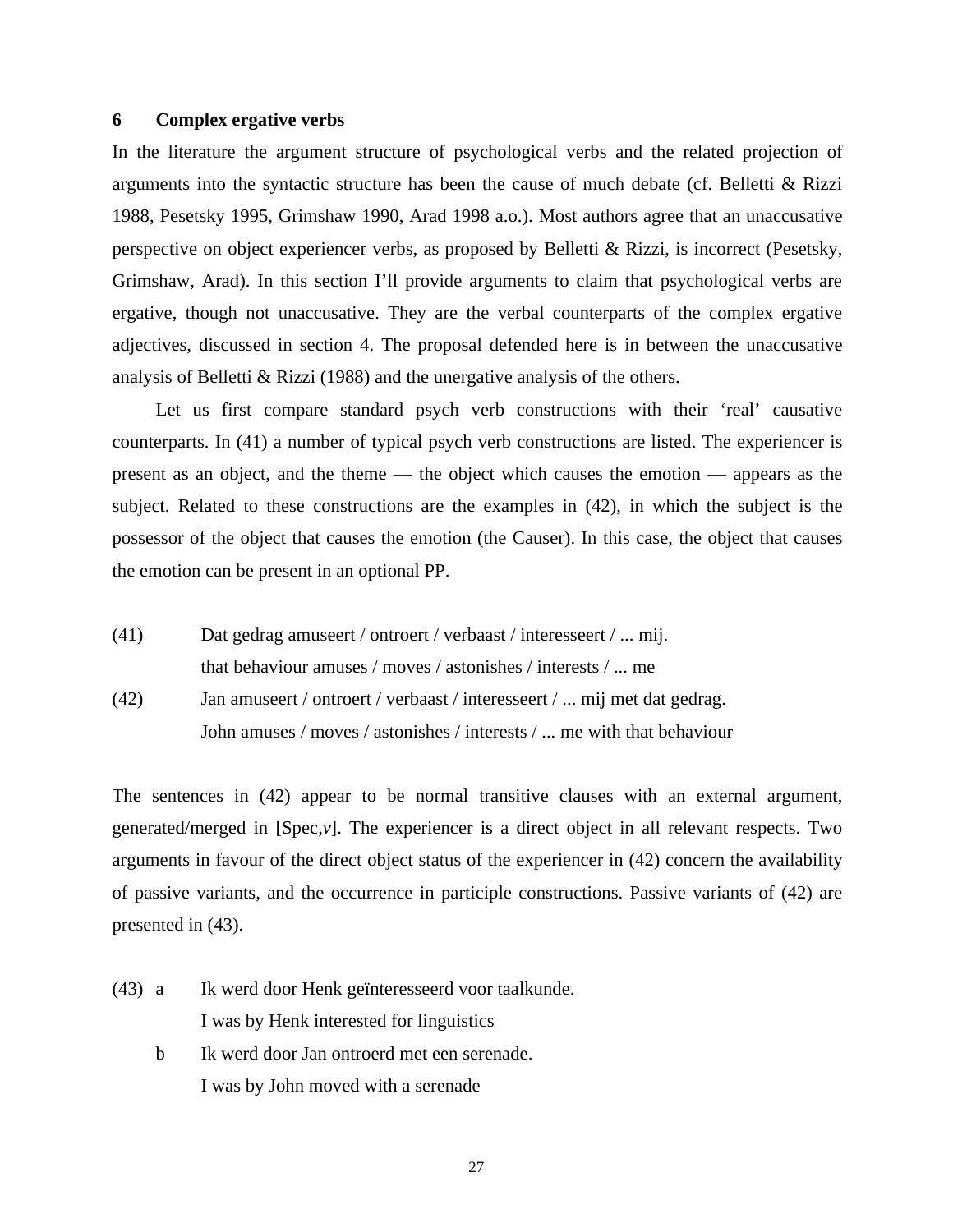Given the analysis of passivization along the lines of Baker, Johnson & Roberts (1989), as discussed above, it follows that the direct object cannot check its Case by movement to the outer Spec of *v*, given that the passive morpheme checks the objective Case feature in *v*. The object thus has to move to [Spec,T] in order to pass the Case requirement for DPs. It thus follows that in causative constructions of the type in (42) the experiencer is structurally Case marked, either by adjoining to *v*P in active clauses (42), or by adjoining to TP in passives (43).

A similar argument can be derived from the distribution of past participles. If the participle of a verb is used in attributive position within DP, the head noun of the DP corresponds to the (underlying) direct object. This is demonstrated in (44) for a normal bitransitive verb. In (45), we observe that causative psych verbs behave similarly.

| (44) | a            | De jongen overhandigt de voorzitter een cadeau.     |                                |  |  |  |
|------|--------------|-----------------------------------------------------|--------------------------------|--|--|--|
|      |              | the boy gives the chairman a present                |                                |  |  |  |
|      | b            | *de overhandigde jongen                             | (the given boy)                |  |  |  |
|      | $\mathbf{C}$ | *de overhandigde voorzitter                         | (the given chairman)           |  |  |  |
|      | d            | het overhandigde cadeau                             | (the given present)            |  |  |  |
| (45) | a            | De jongen amuseert het publiek met een redevoering. |                                |  |  |  |
|      |              | the boy amuses the audience with a speech           |                                |  |  |  |
|      | b            | *de geamuseerde jongen                              | (the amused boy) <sup>18</sup> |  |  |  |
|      | $\mathbf{C}$ | het geamuseerde publiek                             | (the amused audience)          |  |  |  |
|      | d            | *de geamuseerde redevoering                         | (the amused lecture)           |  |  |  |

l

If causative psych verb constructions of the type in (42) are regular transitive constructions indeed, it appears to be the case that the psych verb constructions in (41) are the ergative counterparts of these transitives. However, not in the normal sense of ergativization. The experiencer object of the unergative clauses in (42) still appears as the direct object of the ergative clauses in (41). What happens to become subject in the 'ergative' variant is the object

<sup>18</sup> This phrase is ungrammatical in the intended interpretation in which *de jongen* 'the boy' is the causer of the emotion.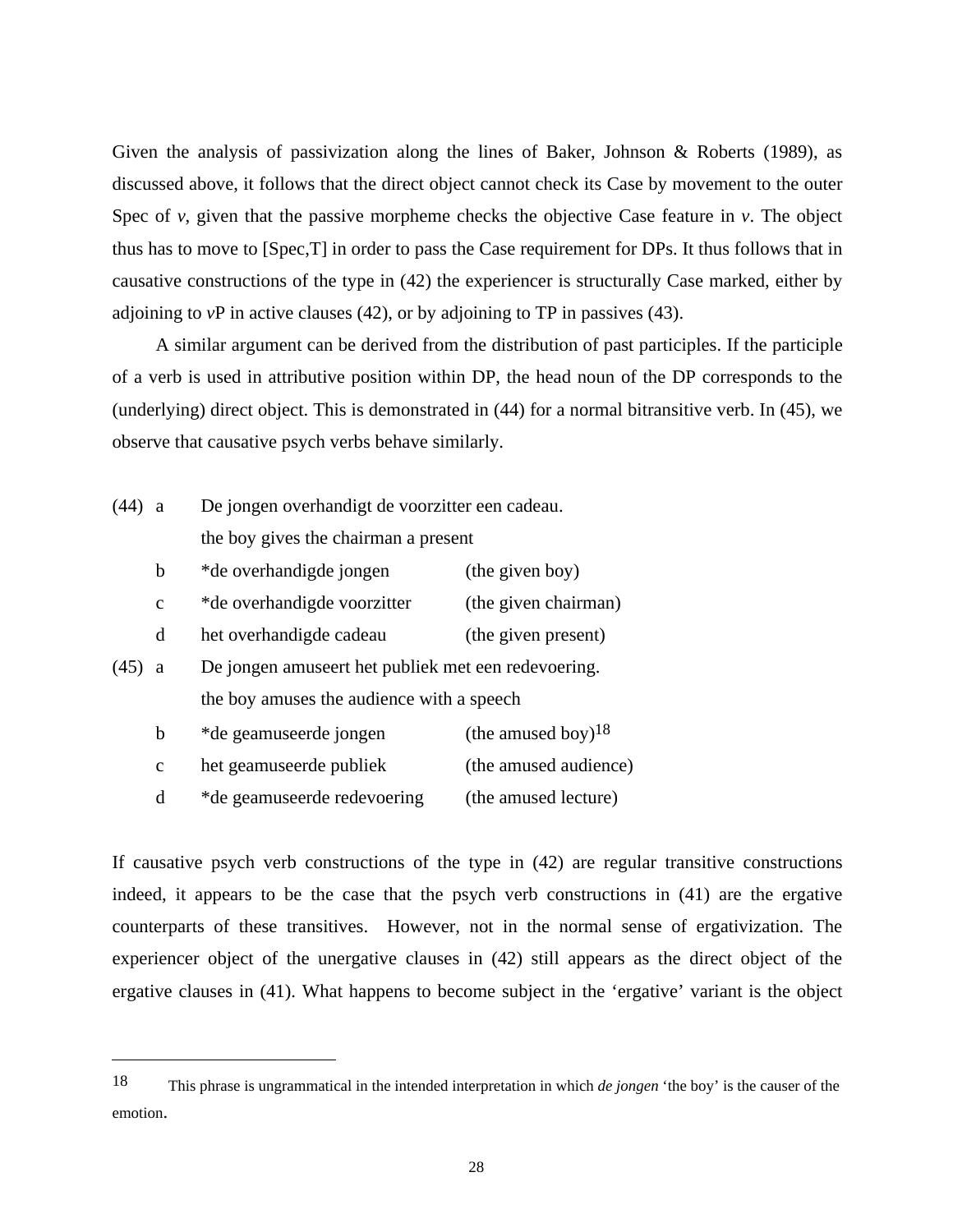that causes the emotion (the Theme); the phrase that shows up in a prepositional phrase in the non–ergative construction. There are at least four arguments to claim that (41) is ergative:

- (i) an internal argument of the unergative construction shows up as the subject of the ergative construction (cf.  $(41)$  vs  $(42)$ );
- (ii) the external argument of the unergative construction can be added in an optional PP;
- (iii) the two arguments of the ergative construction behave as internal arguments with respect to inversion (cf. 3.1);
- (iv) the subject of the ergative construction behaves as an object with respect the occurrence in *as*–clauses (cf. 3.2).

The arguments (ii)–(iv) are illustrated below. As in the complex adjectival construction discussed in section 4, the external argument of the unergative construction can be added to the ergative construction in a *van*–phrase. Examples are provided in (46).

(46) Dat verbaast / irriteert / ... mij *van hem*. that astonishes / irritates / ... me of him

In 3.1 is was shown that the inversion of arguments in Dutch is exclusively restricted to cases in which the surface subject is an underlying direct object. The fact that the construction in (41) readily allows this kind of inversion constitutes a strong argument in favour of a derivational approach. Instances of inversion are given in (47b).

- (47) a dat die voorstelling mij amuseert / behaagt / irriteert / ... that that performance me amuses / pleases / irritates / ...
	- b dat mij die voorstelling amuseert / behaagt / irriteert / ... that me that performance amuses / pleases / irritates / ...

A final argument concerns the appearance of psych verbs in *as*–clauses. In the examples in (48) the experiencer is lexically realized, and we encounter a gap in subject position. As has been argued above (cf. Stowell 1987), the gap in *as*–clauses corresponds to a sentential underlying object. If that is correct, it supports an ergative analysis of the construction in (41).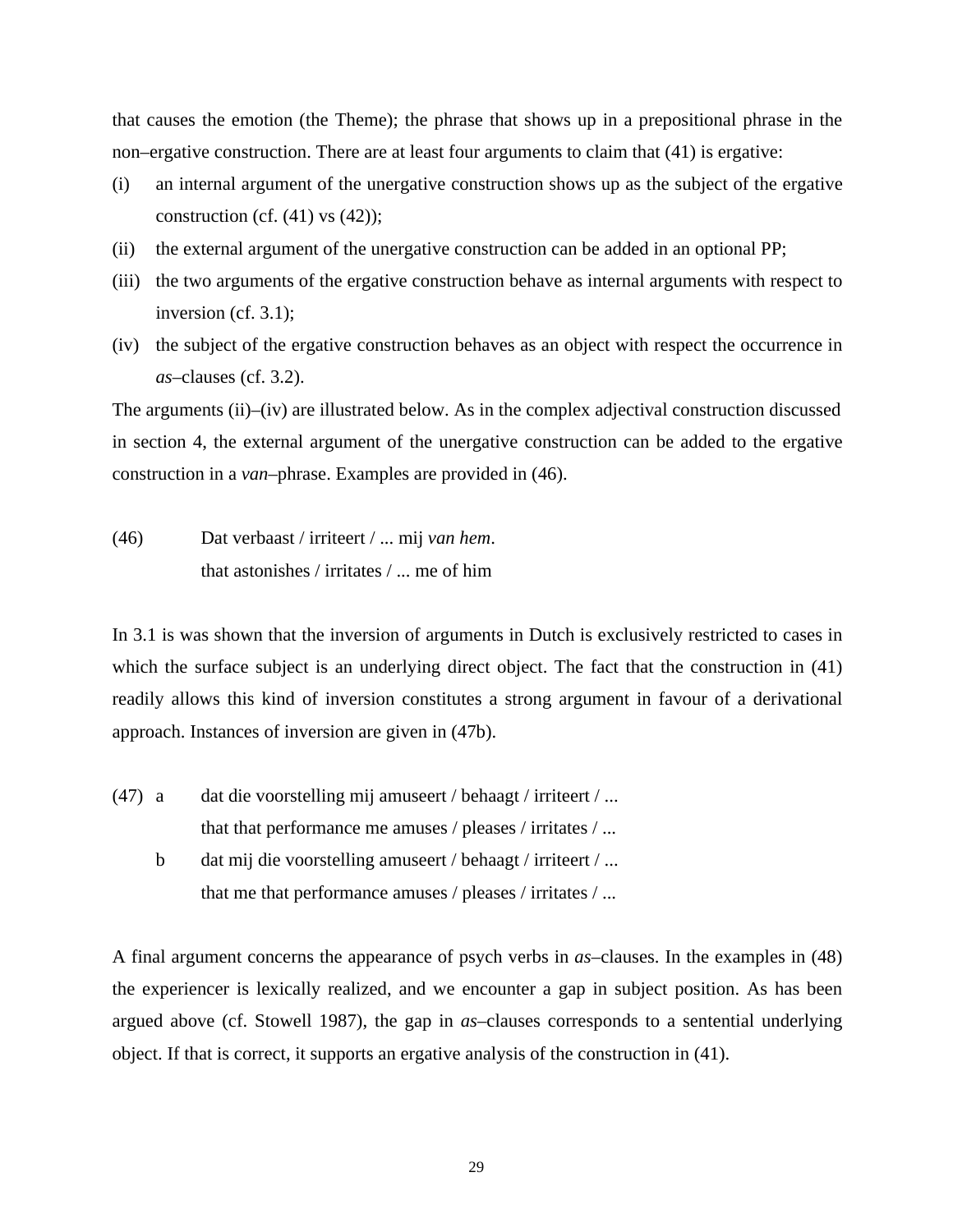- (48) a Zoals mij telkens weer verbaast, houdt Jan van slakken. as me again–and–again surprises, loves John snails
	- b Zoals mij altijd irriteert, wast Jan zijn handen niet voor het eten. as me always irritates, washes John his hands not before dinner

The conclusion from this section thusfar is that the subject of an EO psych verb construction as (41) is derived by movement from object position. Apparently this contradicts the conclusion we have reached in the preceding section, where it was argued that the experiencer is assigned objective Case. If the subject of a psych construction of the type in (41) is an object, the construction does not have an external argument. If the Burzio generalization is correct, the lack of an external argument implies the absence of structural objective Case. Given that both structural claims — EO psych verbs have no EA and the EO receives structural, objective Case — have been empirically motivated rather extensively, we have to conclude that the Burzio generalization is empirically wrong.

Let us try to provide a structural analysis of EO psych verbs. Given that the EO bears structural objective Case, the verb phrase should contain a *v*–layer. Given that the EO construction should receive an ergative analysis, no external argument is generated in [Spec,*v*]. The two arguments in an EO construction should be analysed as internal arguments, i.e. arguments within VP. The question that remains is how these two arguments are projected: which of the two is generated in the specifier position of V and which one in complement position. There are various arguments suggesting that the experiencer is in [Spec,V] and the Theme (the object that causes the emotion) in complement position. For instance, NP–inversion in Dutch shows up only if both orders are structurally motivated. In those cases in which the 'thematic order' differs from the 'Case order', as in passives of bitransitive verbs or ergative verbs with an indirect object, NP inversion can be observed. If that is the correct generalization, it follows that the occurrence of NP–inversion in EO constructions, as in (47), leads us to analyse the experiencer as being generated in [Spec,V]: the order nominative–accusative (47a) is the order that corresponds to 'Case order', whereas the opposite order (47b) should correspond to the underlying order. Let us thus assume that EO is generated in [Spec,V]. This results in the underlying structure in (49).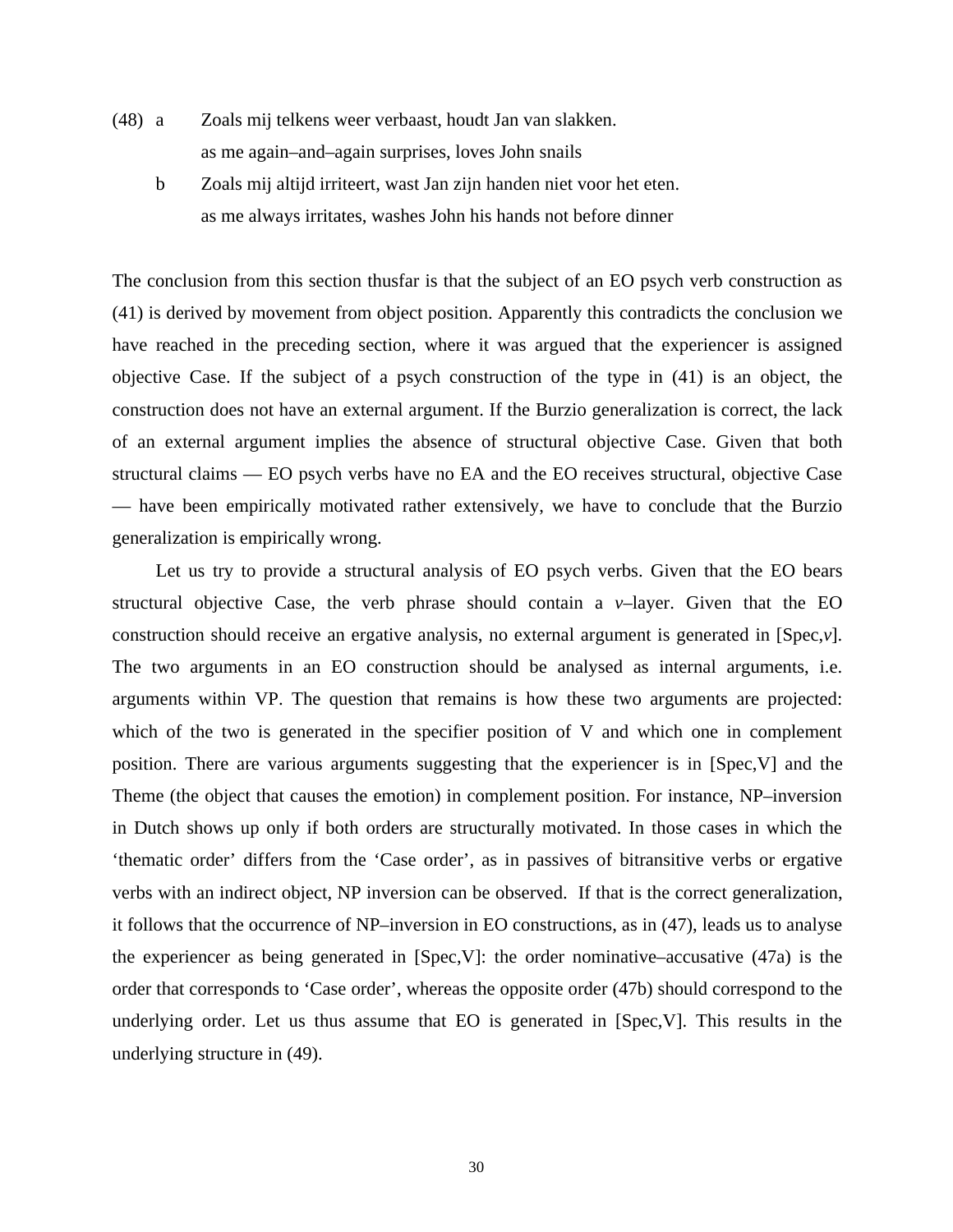

Both arguments in (49) have to be moved in order to check their Case features. Given the presence of  $v$  — which automatically implies the interpretive aspect of Agentivity/ Causativity

— and the absence of a Case–absorbing passive morpheme, accusative Case is available. If it concerns a finite clause, nominative Case is available as well. EO will be adjoined to *v*P in order to check accusative Case. Given that V moves to  $\nu$  and  $\nu$  to T, the Theme can be moved to [Spec,T] without violating locality or minimality constraints. The important point is that the exceptional behaviour of EO psych verb constructions can be accounted for without stipulation by introducing the concept of complex ergativity.

Before drawing a conclusion based on the distinction between simplex and complex ergativity, I will demonstrate how the variety of psych verb constructions can be accounted for in a framework as sketched above.

#### **7 Psych verbs**

In the literature a distinction has been made between three different types of psych verb constructions. The first distinction is whether the thematic experiencer shows up as the subject or the object of the construction. This difference is illustrated by the standard examples in (50). The relevant groups of psych verbs are also known as the *temere* (It. 'fear') class of psych verbs (subject experiencer) and the *preoccupare* (It. 'preoccupy') class (object experiencer).

31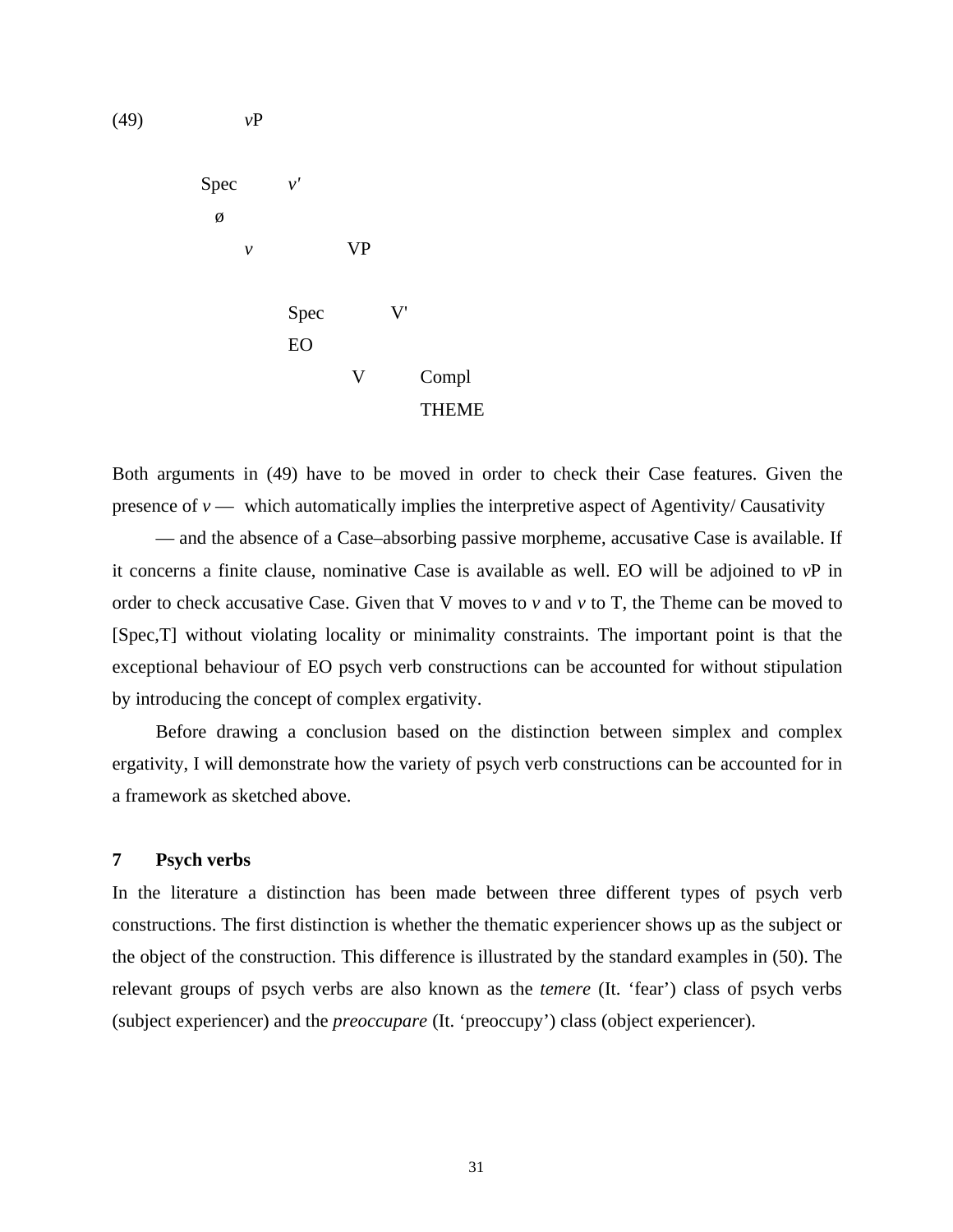- (50) a John fears snakes.
	- b Snakes frighten John.

The second division is more subtle. The class of verbs with object experiencers is often divided into 'unergative' OE psych verbs (the *preoccupare* class; OE1) and 'ergative' OE psych verbs, the *piacere* (It. 'please') class of psychological verbs (OE2).

In this section I'll indicate how the three groups of psych verbs are structurally distinguished within the framework developed above. Let us first concentrate on subject experiencer verbs. As far as I can see, there is no reason to consider subject psych verbs to be a separate class of verbs. They belong to the class of stative verbs with an external argument (i.e. *vP*, where *v* is [+stat] (cf.  $\S$  2)). The similarity between the two can be illustrated by the possibility to change these verbal constructions into possessive constructions which are construed by using the possessive verb *hebben* 'to have' and changing the verb into a bare nominal, as in (52).

(51) a Jan kent mijn antwoord. John knows my answer

l

- b Jan vreest / bewondert / waardeert mijn antwoord. John fears / admires / appreciates my answer
- (52) a Jan heeft kennis van mijn antwoord. John has knowledge of my answer
	- b Jan heeft vrees / bewondering / waardering voor mijn antwoord. John has fear / admiration / appreciation for my answer

Subject experiencer verb construction are regular transitive constructions in which the head of the *v*–layer is interpreted as stative. There appears to be no structural difference between the constructions which are traditionally labelled as being 'stative' and those which are called 'subject experiencer verb constructions'.19

<sup>19</sup> One major difference between 'know' and 'fear' is the fact that passivization is easily available for verbs of the subject experiencer type, whereas it appears to be impossible for 'know'. Structurally, the occurrence of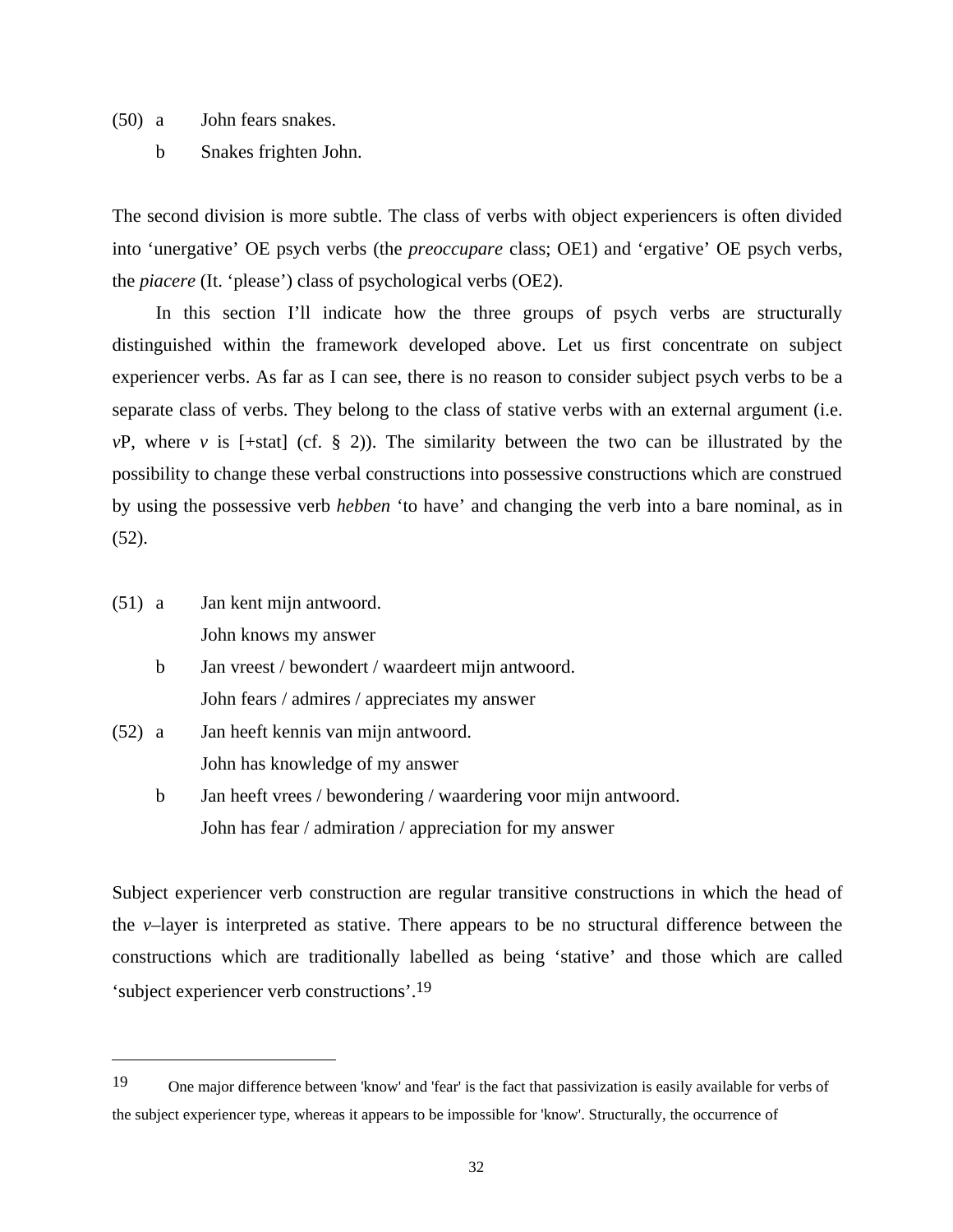More interesting is the group of object experiencer verbs. In §6 the case of complex ergative psych verbs was discussed at some length. The question now arises how we can account for the distinction between the two groups of object experiencer verbs (OE1 vs OE2). Before jumping to the rather obvious conclusion, I will first illustrate that a division into two groups of object experiencer verbs is indeed motivated in Dutch on empirical grounds. There are at least four criteria to substantiate this division:

- (i) auxiliary selection;
- (ii) passivization;

l

- (iii) past participle constructions;
- (iv) present participles constructions.

Well–known is the fact that OE–verbs fall in two groups with respect to the selection of the auxiliary. In general, ergative verbs select the auxiliary *zijn* 'to be', whereas unergative verbs select the auxiliary *hebben* 'to have' (cf. Hoekstra 1999). Some OE–verbs (OE2) select *zijn* (53a), others (OE1) select *hebben* (53b).

- (53) a Dat *is* mij bevallen / tegengevallen / overkomen. that is me pleased / disappointed / happened
	- b Dat *heeft* mij geamuseerd / geirriteerd / opgewonden. that has me amused / irritated / excited

This indicates that OE2–verbs such as *bevallen* are ergative, contrary to the OE1–verbs that have been discussed in §6.

OE2–constructions (53b) have passive variants, whereas no passives are available for OE1–verbs of the type *bevallen*. 20 This is shown in (54).

passivization is expected, since these verbs are regular unergative verbs. The ungrammaticality of passivization in the case of 'know'-verbs remains to be explained.

<sup>20</sup> It appears to be the case that the participle in (54b) is adjectival: the passive auxiliary *worden* 'become' can be replaced by the verb *raken* 'get' and the participle allows adjectival modification with *heel* (cf. section 5). However, it does not seem to diminish the relevance of the contrast in (54).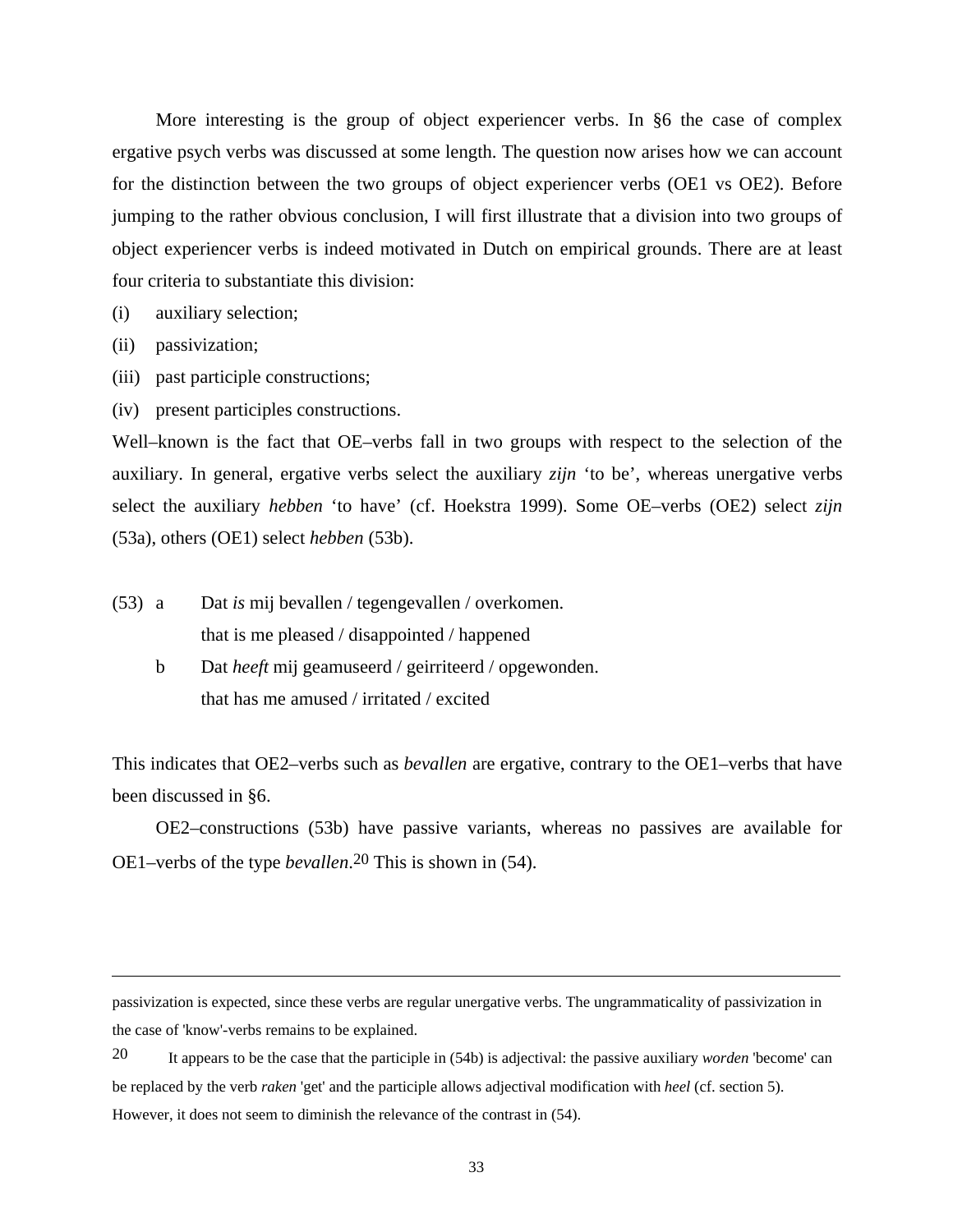- (54) a \*Ik word daardoor bevallen / overkomen. I am thereby pleased / happened
	- b Ik word daardoor opgewonden / geirriteerd. I am thereby excited / irritated

A third difference between the two classes of OE–verbs concerns the behaviour of past participles in attributive position. Whereas the head of the relevant DP corresponds to the object of OE1–verbs (56), it corresponds to the subject of OE2–verbs (55).<sup>21</sup>

- (55) a Dat gedrag bevalt de directeur. that behaviour pleases the director
	- b het bevallen gedrag c \*de bevallen directeur the pleased behaviour the pleased director
- (56) a Dat gedrag windt de directeur op. that behaviour excites the director

l

b \*het opgewonden gedrag c de opgewonden directeur the excited behaviour the excited director

Finally, the two classes of OE–verbs behave differently with respect to their occurrence as present participles. Whereas OE1–verbs are ambiguous between an adjectival and a verbal internal structure, as has been discussed in §5, no such ambiguity arises with OE2–verbs of the type *bevallen*. These latter verbs are exclusively verbal internally, similar to non–stative verbs. The non–occurrence of OE2–verbs with adjectival intensification (57a) and in complement position (58a) contrasts with the behaviour of OE1–verbs.22

<sup>21</sup> The ungrammaticality of (55c) and (56b) concerns the intended interpretation only. (55c) can be interpreted in such a way that the director is the theme argument, and not the experiencer.

<sup>22</sup> The verb *opvallen* 'to strike' does not behave as expected. It is one of the OE2–verbs with respect to auxiliary selection (*zijn* 'to be'), absence of passivization and past participle behaviour. However, with respect to present participles it behaves like OE1–verbs: it allows adjectival modification, adjectival prefixation, adjectival stress, and it occurs in complement position. I have no idea why this verb shows this atypical behaviour.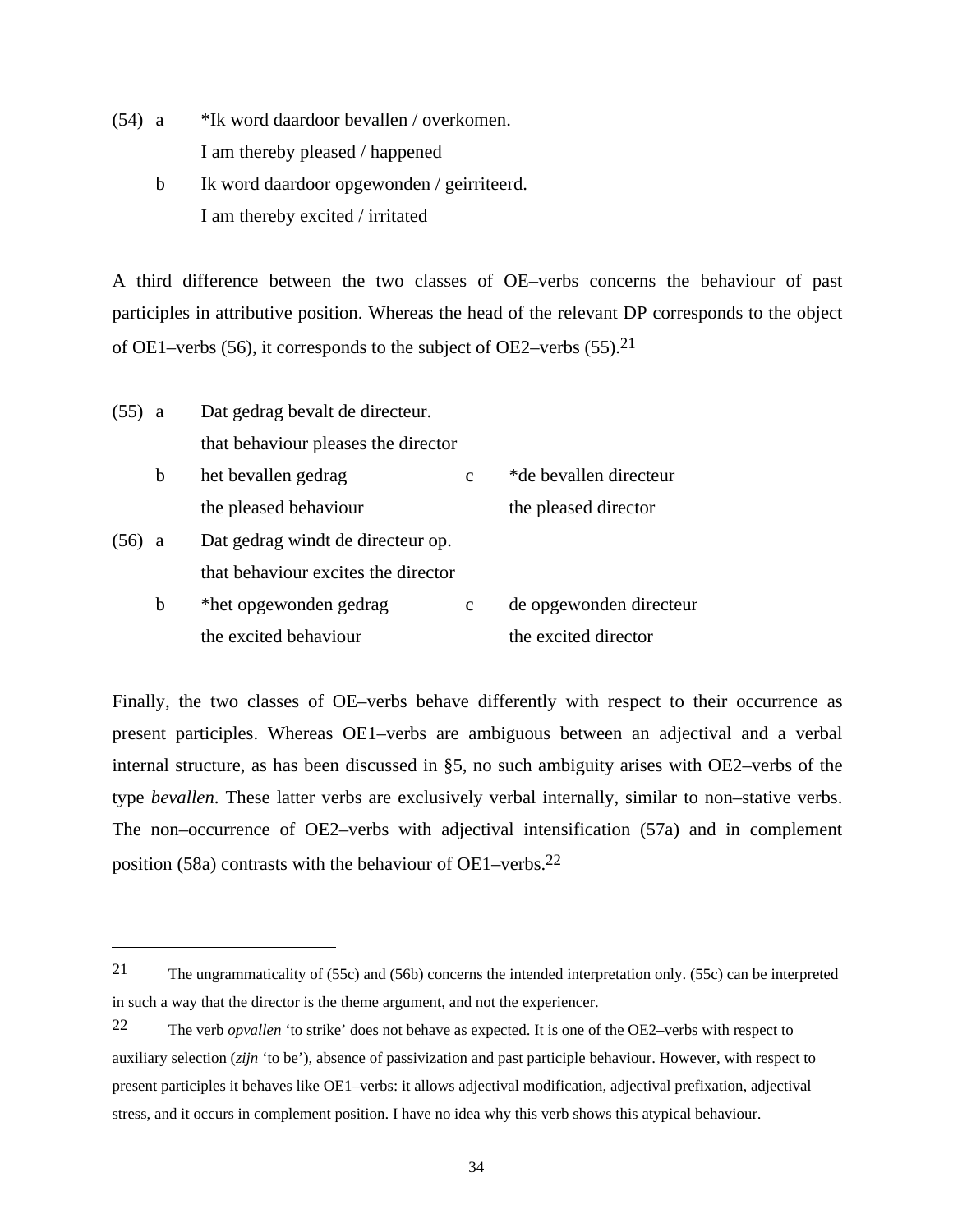- (57) a een \*heel / erg tegenvallende voorstelling a very / very disappointing performance
	- b een heel / erg opwindende voorstelling a very / very exciting performance
- (58) a \*Die voorstelling is bevallend. that performance is pleasing

l

 b Die voorstelling is opwindend. that performance is exciting

Having established that a distinction between OE1–verbs and OE2–verbs is motivated, the question arises as to how this distinction can be accounted for structurally. As indicated above, the solution is quite obvious. OE1–verbs are the complex ergative verbs discussed in §6 above. This allows us to analyse OE2–verbs as simplex ergative verbs. Let us investigate how the differences between OE1 and OE2–verbs may follow from a structural difference in terms of simplex vs. complex ergativity. The selection of the auxiliary (*hebben* vs *zijn*) has always been a theoretical problem. It provided a test to distinguish ergative from unergative verbs, but is was unclear how it should be accounted for. On the basis of the discussion here, we may formulate a provisional analysis: *hebben* is selected if the complement is *v*P, otherwise the auxiliary is *zijn*. 23

The occurrence of passives was argued to be dependent on the presence of the *v*–layer (§4.4). Given that the *v*–layer is absent in simplex ergatives, no passivization of OE2–verbs is expected. The difference with respect to past participle interpretation may follow as well. In OE2–verbs, the experiencer is an indirect object with inherent Case. Given that the head noun in an attributive participle projection corresponds to the underlying direct object, it is to be expected that the head noun corresponds to the surface subject in simplex ergative OE2–constructions. For OE1–constructions the matter is more complicated. In these complex ergatives both DPs may considered to be direct objects: the theme is a direct object thematically, whereas the experiencer

<sup>23</sup> The problem with such a formulation of auxiliary selection is the fact that the auxiliary is *zijn* in the case of passives. In §4.4 it was argued that passives are *v*Ps. It might be possible to maintain the proposed aux–selection procedure if we analyse passive participles as adjectival externally (i.e. *a*P). This would also provide an answer to the question why passive participles appear in attributive position, contrary to active participles. For reasons of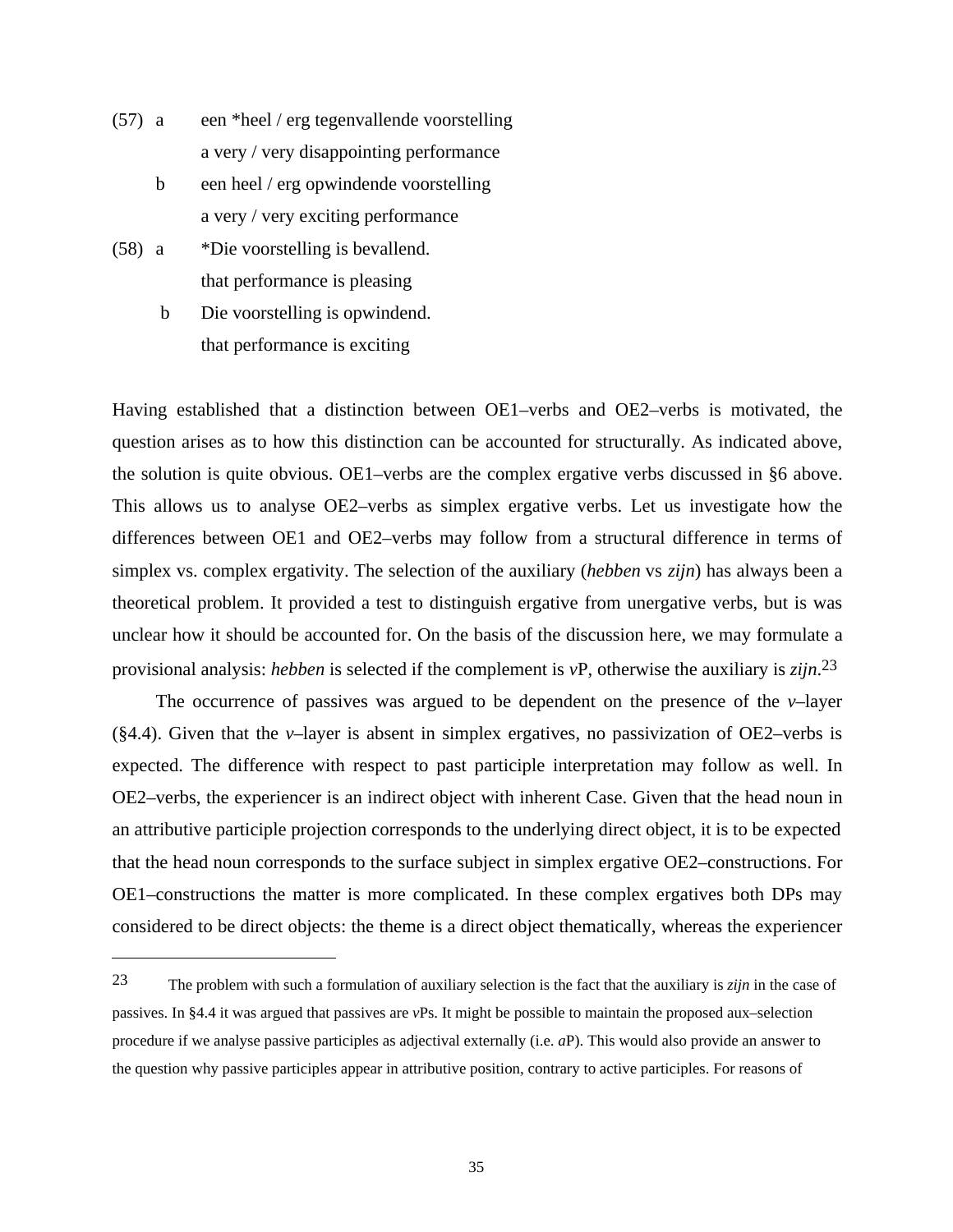is a direct object with respect to Case. Apparently, structural accusative Case is the relevant criterion in selecting the argument that is targeted in participle constructions. This fits in with the general approach to this phenomenon in which it is assumed that attributive participles are passive participles. Finally, the difference in behaviour with respect to present participle formation may also be related to the structural difference between simplex and complex ergativity. The crucial point being that the lack of a *v*–layer in simplex ergatives makes it impossible to initiate a categorial change from *v* to *a*. Such a categorial change is only possible if *v* is stative just like adjectives. The fact that only unergative stative verbs and complex ergative verbs allow such a categorial transformation, supports the theory as developed above.

We thus conclude that the set of psychological verbs can be divided into unergative stative verbs (subject experiencer verbs), complex ergative verbs (OE1–verbs) and simplex ergative verbs (OE2–verbs). There appears to be no clear reason to argue that psychological verbs are to be distinguished theoretically. It is also unclear whether the notion 'experiencer' has any theoretical significance. What has to distinguished in the lexicon is whether a particular verb has a *v*–layer or not. Preferably this distinction is related to an aspectual distinction. A second division concerns the question whether a particular *v*–projecting verb may occur without external argument (unergatives vs complex ergatives). Again it might be the case that the availability of this option is semantically determined. The fact that typically psychological verbs (OE1) appear as complex ergatives might be the result of the absence of the external argument. In that case the meaning of the OE1 construction might be the consequence of the absence of the external argument, combined with the presence of the causativity in *v*.

#### **8 Conclusion**

l

Just as in adjectival constructions, it appears to be the case that the concept of verbal ergativity is not monolithic structurally. Actually we have encountered three different configurations in which the external argument is absent:

a) there is no *v*–layer on top of VP

consequences: no external argument, no accusative Case;

space, I will not elaborate on this issue here. Another way to approach this issue is to claim that *hebben* is selected if the *v* is able to assign Case to  $[Spec, v]$ . If not, i.e. in the case of simplex ergatives and passives, the auxiliary is *zijn*.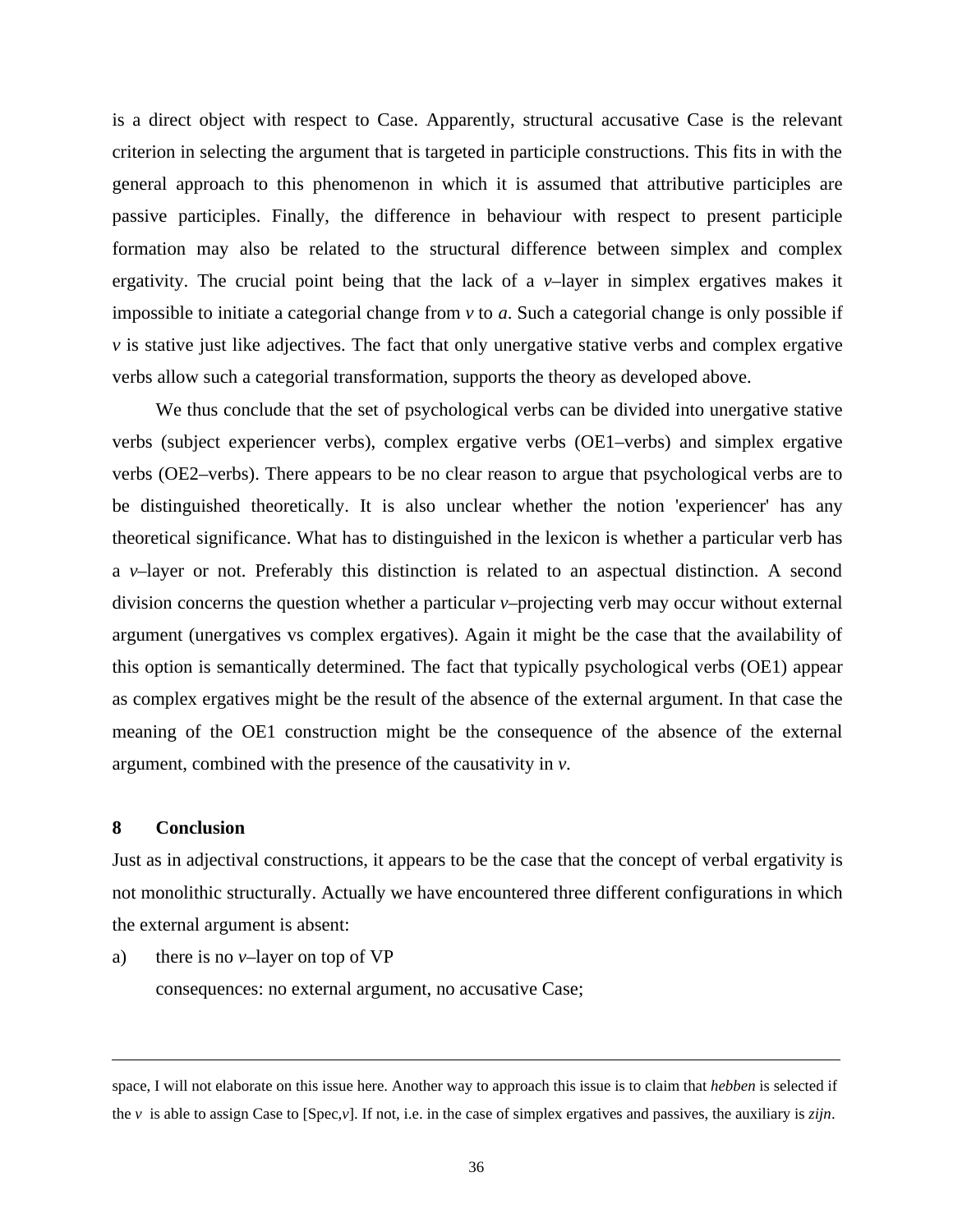- b) there is a *v*–layer on top of VP, and *v* contains a passive morpheme consequences: the passive morpheme absorbs the external argument and accusative Case;
- c) there is a *v*–layer on top of VP and no external argument is generated; consequences: accusative Case is available.

These three configurations correspond to (simplex) ergative constructions, passive constructions, and experiencer object constructions respectively.

Theoretically it does not require much to obtain this three–way distinction. The theoretical assumptions that are required to reach this attractive result are:

- the verb phrase is/can be a layered constituent;
- the external argument is the specifier of *;*
- structural accusative Case is checked in *v*P;
- the passive morpheme is generated in *v*; it absorbs the thematic role and the Case features of  $v$ ;
- *v* may or may not have a phrase generated in its specifier position.

With respect to the concept of 'unaccusativity' I conclude that this concept lacks any theoretical relevance. The availability of accusative Case is an automatic consequence of the presence of *v*. The accusative Case feature can be checked in the outer Spec position of *v* (structural accusative Case) or in the head position (passive morpheme). Absence of the *v*–layer implies the absence of accusative Case.

The concept of 'ergativity' is not a primitive of the theory either. It is interpreted as the empirical correlate of structures in which no external argument has been generated. This can be due to the lexically/semantically determined absence of the *v*–layer ('simplex ergativity') or to the absence of an argument in the specifier position of  $\nu$  ('complex ergativity').

The theoretical axiom that is known as 'the Burzio generalization' is now deprived of any theoretical significance as well. It is indeed true that the presence of an external argument correlates with the availability of accusative Case. If an external argument is present, it indicates the presence of a top–layer or an *x*–layer; if this layer happens to be of the type *v*P, accusative Case is available. However, it is not the case that the availability of accusative Case is indicative for the presence of an external argument. We have seen that EO psych verb constructions are a case in point: accusative Case is available although an external argument is absent. As claimed in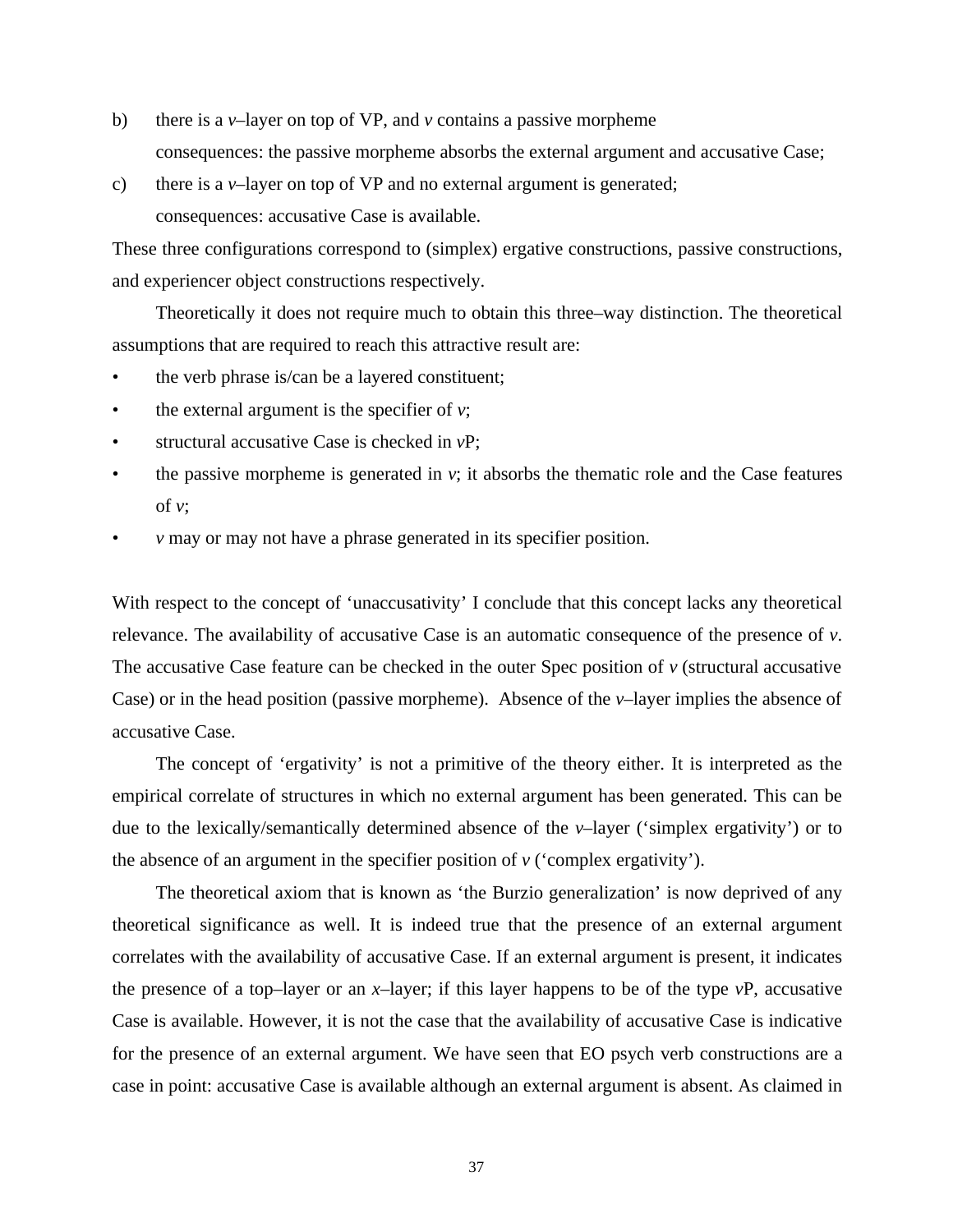section 2: the Burzio generalization is partially wrong, and in as far it is correct, it follows from the theory without additional stipulations.

Finally, the approach to unaccusativity adopted here makes no use of the semantic concept of telicity, as many others have proposed. I have defended a purely syntactic analysis of unaccusativity which does not directly involve the syntax-semantics interface. Empirically, this analysis is strongly supported by the occurrence of stative unaccusatives. If object experiencer verbs are ergative verbs indeed, the semantic approach that makes use of concepts such as telicity and agentivity is seriously weakened.

#### **Bibliography**

- Alexiadou & Anagnostopoulou (this volume) 'Voice Morphology in the Causative-Inchoative Alternation: evidence for a non-unified structural analysis of unaccusatives'.
- Arad, M. (1998) *VP-structure and the Syntax-Lexicon Interface*. PhD diss. UC London.
- Baker, M., K.Johnson & I. Roberts (1989) 'Passive Arguments Raised'. *Linguistic Inquiry* 20:2. 219-251.
- Belletti, A. & L. Rizzi (1988) 'Psych-verbs and \_\_theory'. *Natural Language and Linguistic Theory* 6. 291-352.
- Bennis, H. (1986) *Gaps and Dummies*. Dordrecht: Foris Publications.
- Bennis, H. (2000) 'Adjectives and Argument Structure'. In P. Coopmans, M. Everaert, J. Grimshaw (eds) *Lexical Specification and Lexical Insertion*. Amsterdam / Philadelphia: John Benjamins. 27-69.
- Bennis, H. & P. Wehrmann (1990) 'On the categorial status of Present Participles'. In R. Bok Bennema & P. Coopmans (eds) *Linguistics in the Netherlands 1990*.Dordrecht: Foris Publications. 1-12.
- Besten, H. den (1982) 'Some remarks on the ergative hypothesis'. *Groninger Arbeiten zur Germanistischen Linguistik*. 61-82.
- Borer, H. (1990) 'V + *ing*: It walks like an adjective, It talks like an adjective'. *Linguistic Inquiry* 21. 95-103.
- Borer, H. (this volume) 'The Grammar Machine'.
- Brekke, M. (1988) 'The Experiencer Constraint'. *Linguistic Inquiry* 19. 169-180.
- Burzio, L. (1986) *Italian Syntax*. Dordrecht: Reidel.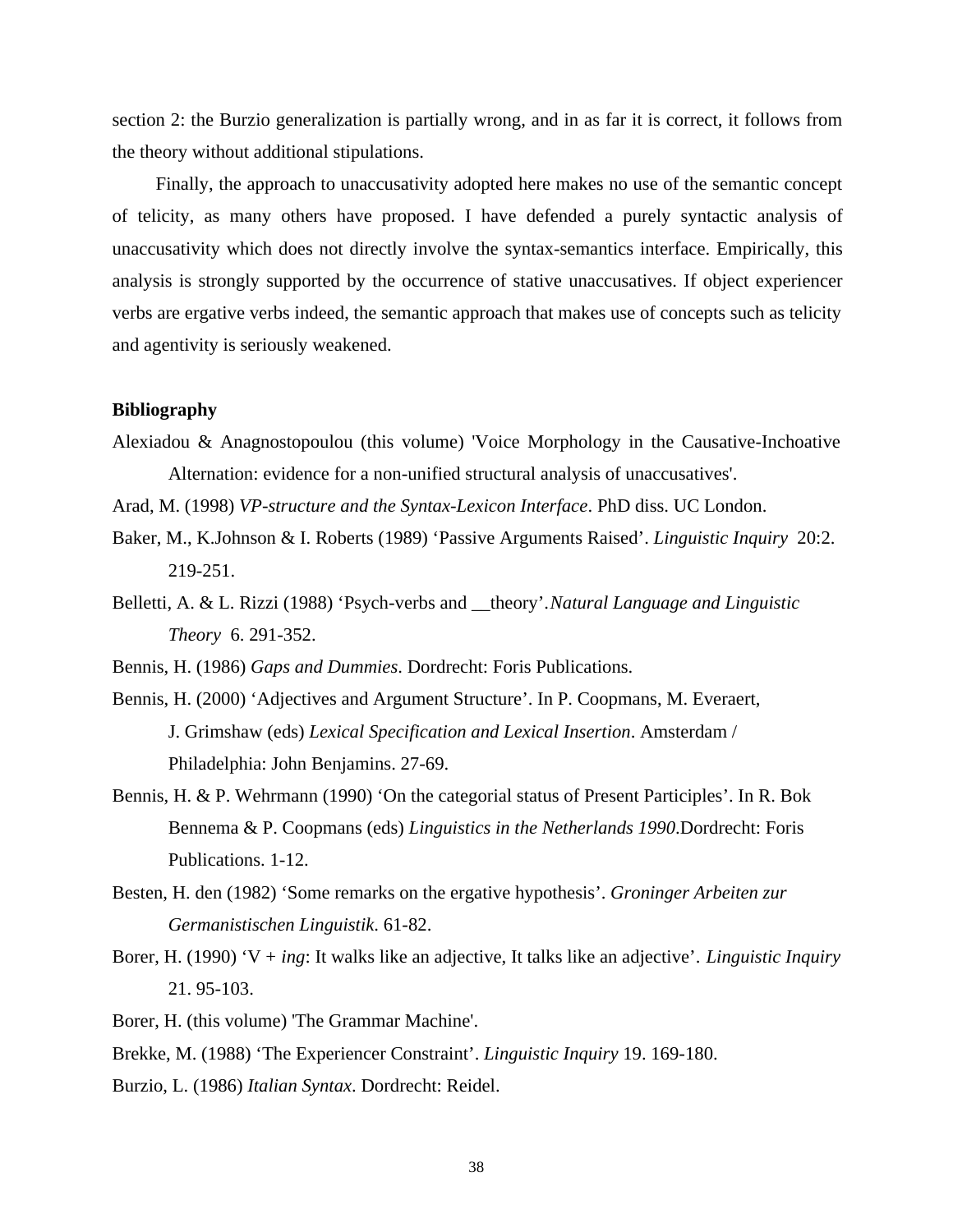Chomsky, N. (1995) *The Minimalist Program*. Cambridge (MA): The MIT Press.

- Chomsky, N. (2001) 'Derivation by Phase'. In M. Kenstowicz (ed.) *Ken Hale: A life in language*. Cambridge MA: MIT-Press. 1-52.
- Cinque, G. (1989) 'On embedded Verb Second clauses and Ergativity in German'. In D. Jaspers et al. (eds) *Sentential Complementation and the Lexicon*. Dordrecht: Foris Publications. 77-96.
- Cinque, G. (1990) 'Ergative Adjectives and the Lexicalist Hypothesis'. *Natural Language and Linguistic Theory* 8. 1-39.
- Corver, N. (1997) 'The Internal Syntax of the Dutch Extended Adjectival Projection'. *Natural Language and Linguistic Theory* 15:2. 289-368.

Embick, D. (this volume) 'Unaccusativity as telicity checking'.

- Everaert, M. (1982) 'A syntactic passive in Dutch'. *Utrecht Working Papers in Linguistics* 11. 37-73.
- Grimshaw, J. (1990) *Argument Structure*. Cambridge (MA): The MIT Press.
- Hale, K. & J. Keyser (1993) 'On argument structure and the lexical expression of syntactic relations'. In K. Hale & J. Keyser (eds) *The view from building 20*. Cambridge (MA): The MIT Press. 53-109.
- Higgins, R. (1973) The Pseudo-Cleft construction. Diss. MIT.
- Hoekstra, T. (1984) *Transitivity*. Dordrecht: Foris Publications.
- Hoekstra, T. (1999) 'Auxiliary Selection in Dutch'. *Natural Language and Linguistic Theory*. 17:1. 67-84.
- Hout, A. van (this volume) 'Acquiring unaccusativity: a cross-linguistic look'.
- Jaeggli, O. (1986) 'Passive'. *Linguistic Inquiry* 17. 587-622.
- Kratzer, A. (1994) *The Event Argument and the Semantics of Voice*. Ms. UMass. Amherst.
- Kratzer, A. (1996) 'Severing the External Argument from its Verb'. In J. Rooryck & L. Zaring (eds) *Phrase Structure and the Lexicon*. Dordrecht: Kluwer.
- Landau, I. (2000) *Elements of Control. Structure and Meaning in Infinitival Constructions*. Dordrecht: Kluwer.
- Larsson, R. (1988) 'On the double object construction'. *Linguistic Inquiry* 19. 335-391.
- Pesetsky, D. (1995) *Zero Syntax*. Cambridge (MA): The MIT Press.
- Reuland, E. (2000) *Arguments and Case*. *Explaining Burzio's Generalization*. Amsterdam / Philadelphia: John Benjamins.